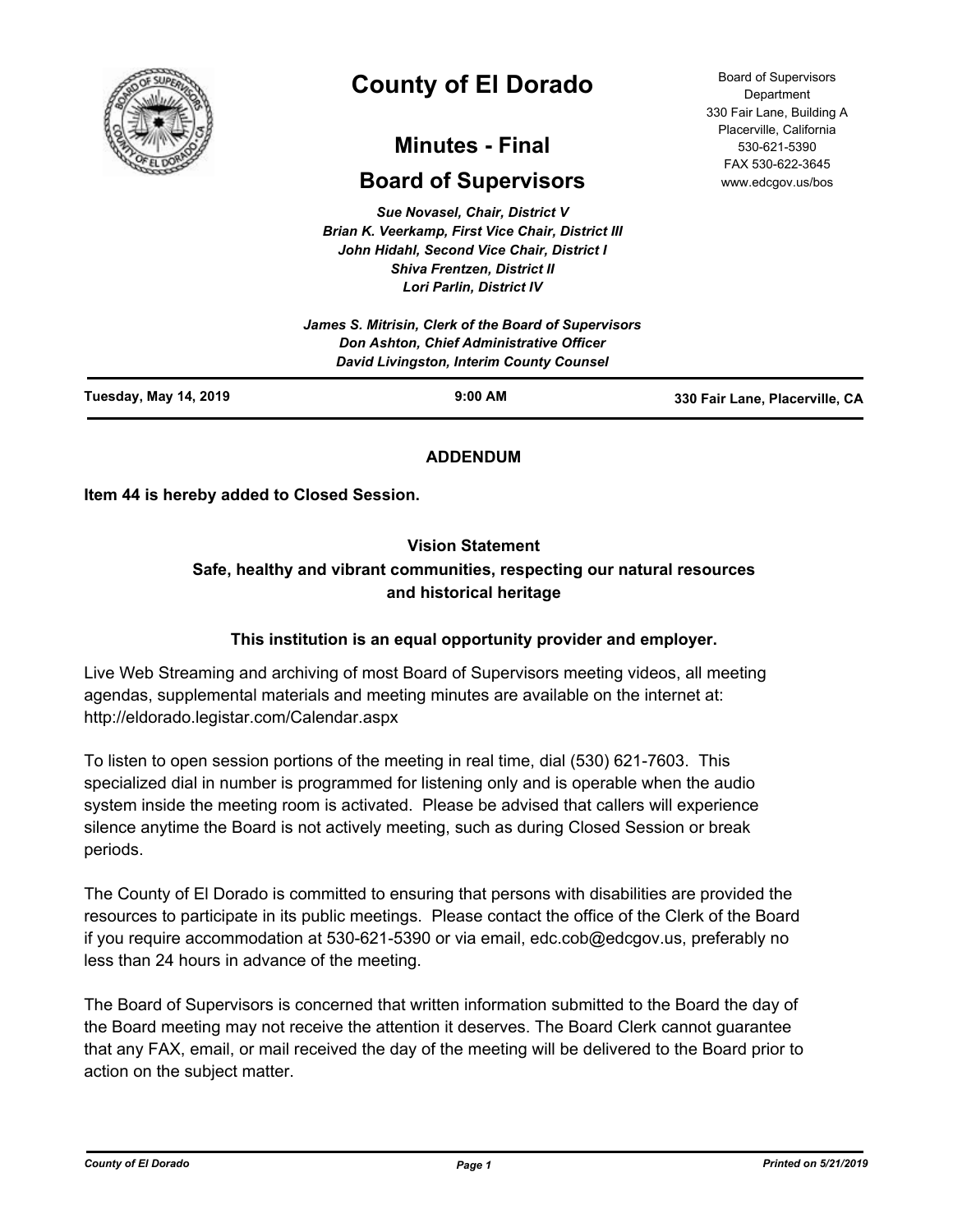The Board meets simultaneously as the Board of Supervisors and the Board of Directors of the Air Quality Management District, In-Home Supportive Services, Public Housing Authority, Redevelopment Agency and other Special Districts.

For Purposes of the Brown Act § 54954.2 (a), the numbered items on this Agenda give a brief description of each item of business to be transacted or discussed. Recommendations of the staff, as shown, do not prevent the Board from taking other action.

Materials related to an item on this Agenda submitted to the Board of Supervisors after distribution of the agenda packet are available for inspection during normal business hours in the public viewing packet located in Building A, 330 Fair Lane, Placerville or in the Board Clerk's Office located at the same address. Such documents are also available on the Board of Supervisors' Meeting Agenda webpage subject to staff's ability to post the documents before the meeting.

## **PROTOCOLS FOR PUBLIC COMMENT**

Public comment will be received at designated periods as called by the Board Chair.

Public comment on items scheduled for Closed Session will be received before the Board recesses to Closed Session.

Except with the consent of the Board, individuals shall be allowed to speak to an item only once.

On December 5, 2017, the Board adopted the following protocol relative to public comment periods. The Board adopted minor revisions to the protocol on February 26, 2019, incorporated herein:

Time for public input will be provided at every Board of Supervisors meeting. Individuals will have three minutes to address the Board. Individuals authorized by organizations will have three minutes to present organizational positions and perspectives and may request additional time, up to five minutes. At the discretion of the Board, time to speak by any individual may be extended.

Public comment on certain agenda items designated and approved by the Board may be treated differently with specific time limits per speaker or a limit on the total amount of time designated for public comment. It is the intent of the Board that quasi-judicial matters have additional flexibility depending upon the nature of the issue. It is the practice of the Board to allocate 20 minutes for public comment during Open Forum and for each agenda item to be discussed. (Note: Unless designated on the agenda, there is no Open Forum period during Special Meetings.)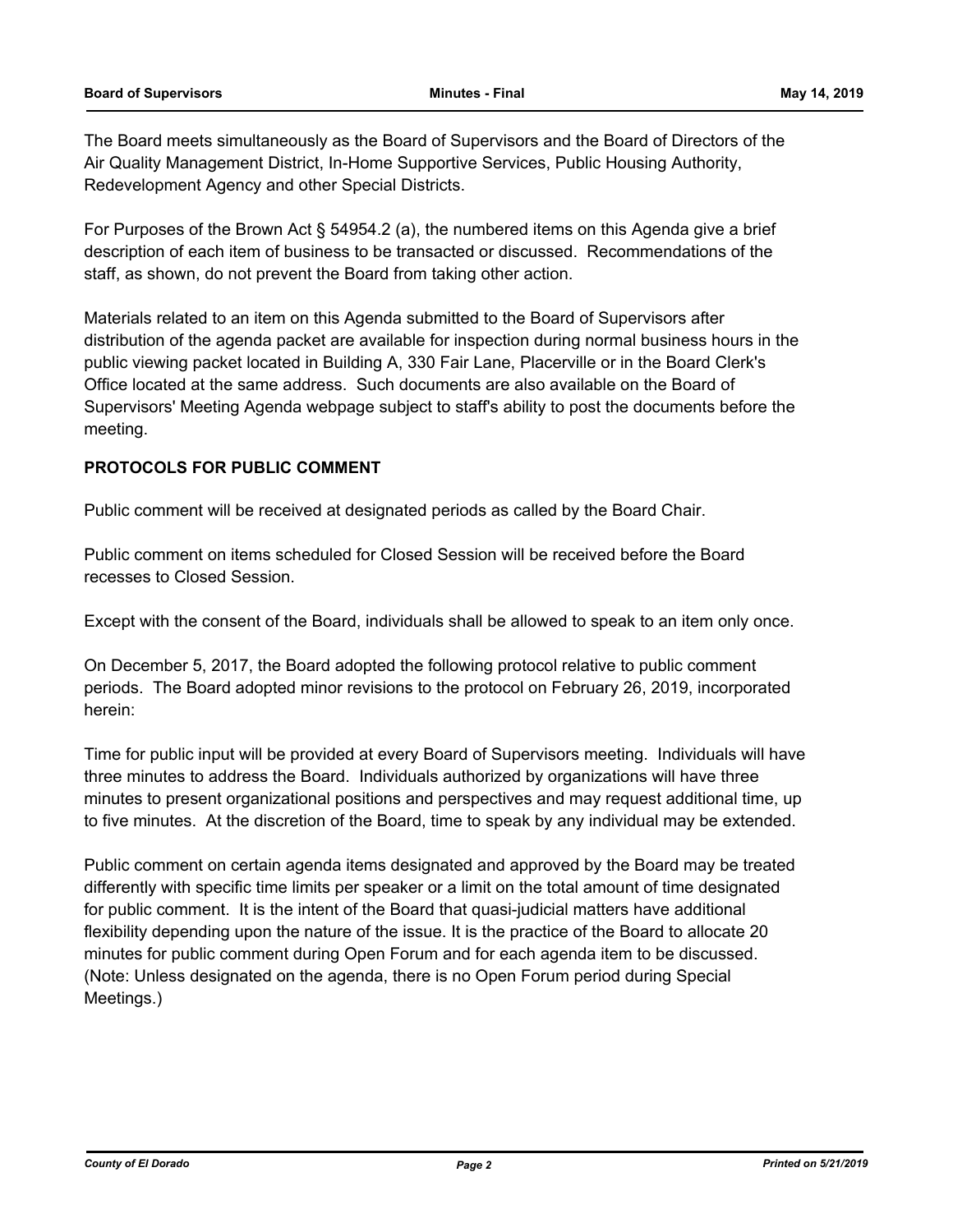Individual Board members may ask clarifying questions but will not engage in substantive dialogue with persons providing input to the Board.

If a person providing input to the Board creates a disruption by refusing to follow Board guidelines, the Chair of the Board may take the following actions:

Step 1. Request the person adhere to Board guidelines. If the person refuses, the Chair may turn off the speaker's microphone.

Step 2. If the disruption continues, the Chair may order a recess of the Board meeting.

Step 3. If the disruption continues, the Chair may order the removal of the person from the Board meeting.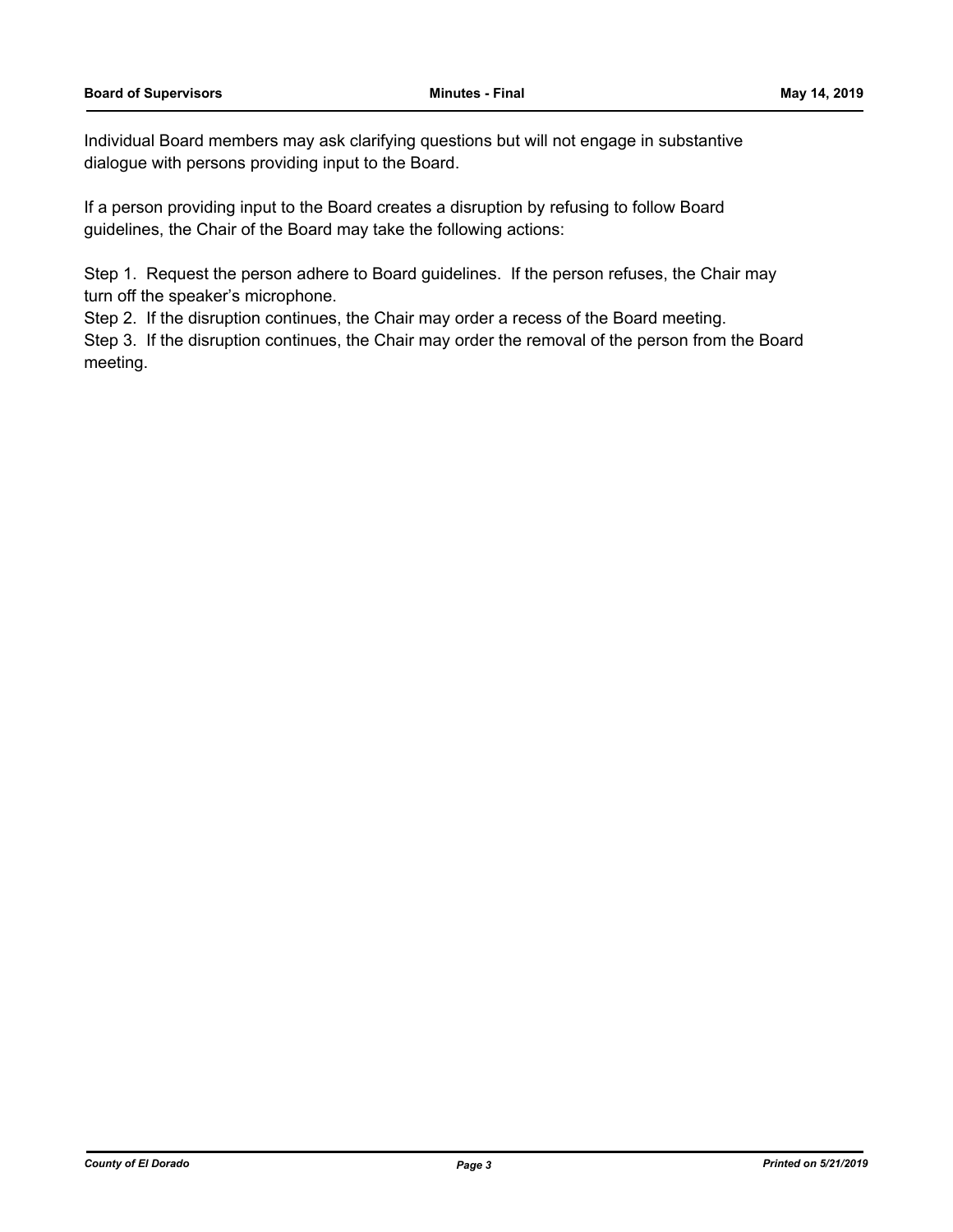#### **9:02 A.M. - CALLED TO ORDER**

Present: 5 - Supervisor Veerkamp, Supervisor Frentzen, Supervisor Novasel, Supervisor Hidahl and Supervisor Parlin

#### **INVOCATION AND PLEDGE OF ALLEGIANCE TO THE FLAG**

**Pastor Craig Klatt of the Camino Adventist Church gave the Invocation. Supervisor Hidahl led the Pledge of Allegiance to the Flag.**

#### **ADOPTION OF THE AGENDA AND APPROVAL OF CONSENT CALENDAR**

#### *Public Comment: M. Lane*

**A motion was made by Supervisor Frentzen, seconded by Supervisor Veerkamp to Adopt the Agenda and Approve the Consent Calendar with the following change: Pull item 3 for discussion.**

**Yes:** 5 - Veerkamp, Frentzen, Novasel, Hidahl and Parlin

The Board may make any necessary additions, deletions or corrections to the agenda including moving items to or from the Consent Calendar and adopt the agenda and the Consent Calendar with one single vote. A Board member may request an item be removed from the Consent Calendar for discussion and separate Board action. At the appropriate time as called by the Board Chair, members of the public may make a comment on matters on the Consent Calendar prior to Board action.

#### **OPEN FORUM**

*Public Comment: K. Payne, L. Parson, M. Lane, T. Kayes*

[19-0828](http://eldorado.legistar.com/gateway.aspx?m=l&id=/matter.aspx?key=26151) OPEN FORUM (See Attachment)

Open Forum is an opportunity for members of the public to address the Board of Supervisors on subject matter that is not on their meeting agenda and within their jurisdiction. Public comments during Open Forum are limited to three minutes per person. Individuals authorized by organizations will have three minutes to present organizational positions and perspectives and may request additional time, up to five minutes. The total amount of time reserved for Open Forum is 20 Minutes.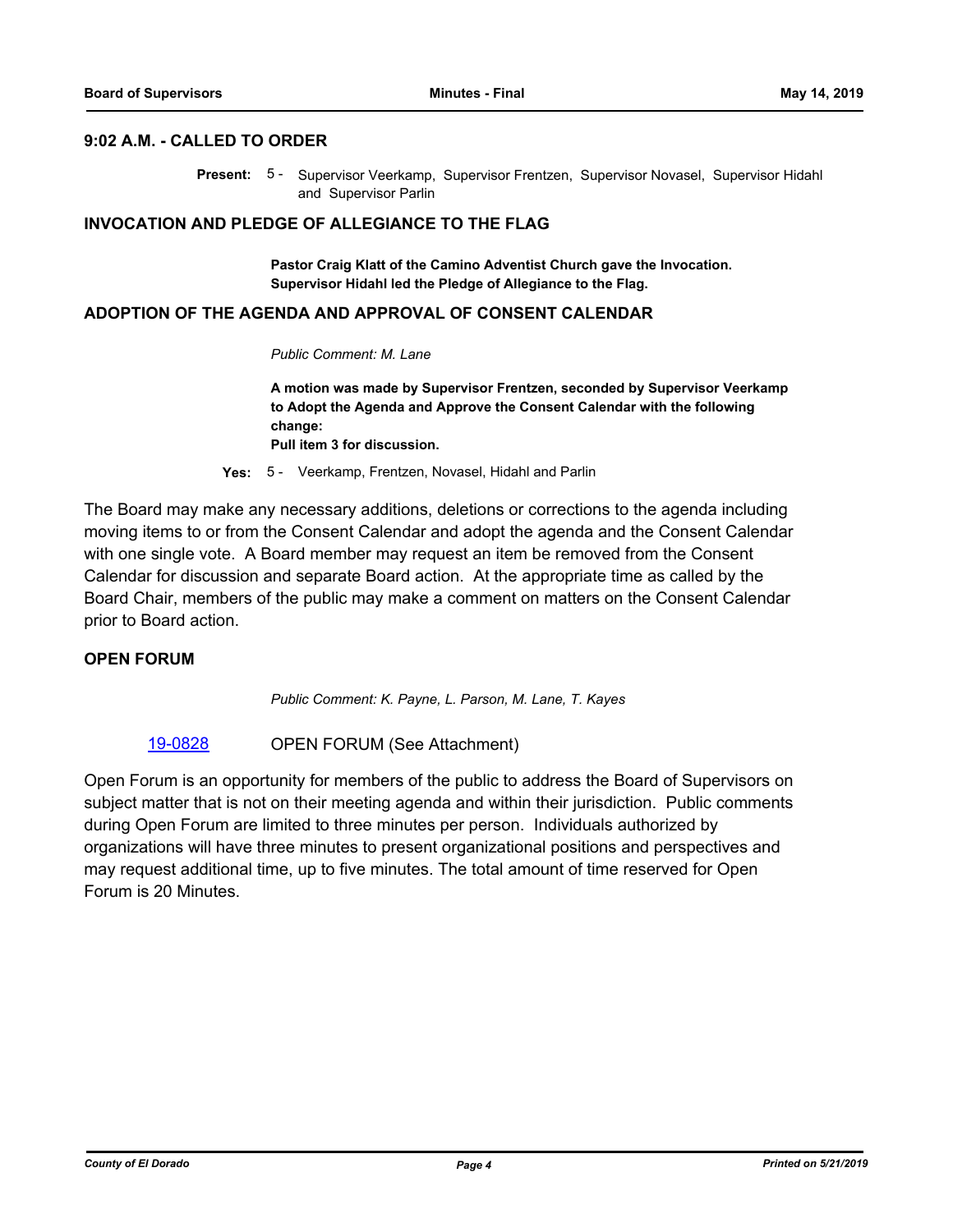## **CONSENT CALENDAR**

|    |         | This matter was Approved on the Consent Calendar.                                                            |
|----|---------|--------------------------------------------------------------------------------------------------------------|
| 1. | 19-0751 | Clerk of the Board recommending the Board approve the Minutes from<br>the regular meeting of April 30, 2019. |
|    | 19-0829 | <b>CONSENT CALENDAR (See Attachment)</b>                                                                     |

#### **GENERAL GOVERNMENT - CONSENT ITEMS**

**2.** [19-0748](http://eldorado.legistar.com/gateway.aspx?m=l&id=/matter.aspx?key=26070) Annual Audit Committee of the County of El Dorado recommending the Board approve the following: 1) Award RFP 19-961-058 to the successful proposer, CliftonLarsonAllen,

LLP, of Roseville, CA, for the provision of independent professional financial audit services;

2) Authorize the Chief Administrative Officer, or designee, to negotiate an Agreement for Services with CliftonLarsonAllen, LLP for a term of three (3) years with the option to extend for one (1) option period of two (2) years, in a total amount not to exceed \$209,750 for the initial three (3) year term; and

3) Authorize the Purchasing Agent to execute said Agreement, contingent upon Counsel and Risk Management review and approval and minor revisions.

**FUNDING:** General Fund.

**This matter was Approved on the Consent Calendar.**

- **3.** [19-0745](http://eldorado.legistar.com/gateway.aspx?m=l&id=/matter.aspx?key=26067) Joint Board of Supervisors/Grand Jury Audit Committee to receive and file the audits of the County financial statements, performed by Maze & Associates, for the year ending June 30, 2018. Reports include: 1) Annual Financial Report;
	- 2) Single Audit Report;
	- 3) Appropriations Limit Increment;
	- 4) California Department of Community Services and Development Program Specific Grant Audit Report;
	- 5) Memorandum on Internal Controls; and
	- 6) Treasury Compliance Audit.

#### **A motion was made by Supervisor Hidahl, seconded by Supervisor Frentzen to Approve this matter.**

**Yes:** 5 - Veerkamp, Frentzen, Novasel, Hidahl and Parlin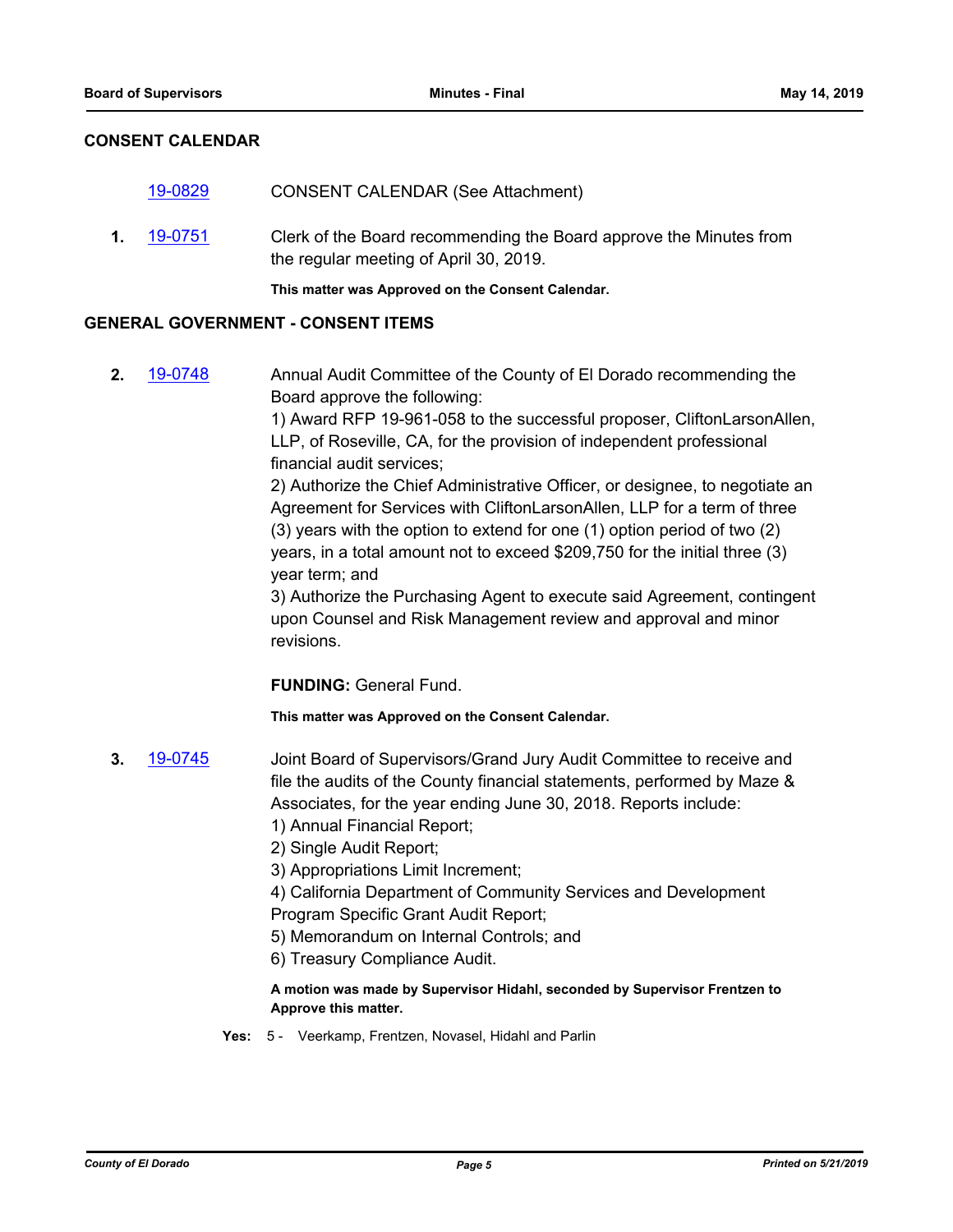**4.** [16-0305](http://eldorado.legistar.com/gateway.aspx?m=l&id=/matter.aspx?key=20961) Chief Administrative Office recommending the Board find that a state of emergency continues to exist in El Dorado County as a result of unprecedented tree mortality due to drought conditions and related bark beetle infestations. (Cont. 4/30/19, Item 3)

**This matter was Approved on the Consent Calendar.**

**5.** [19-0740](http://eldorado.legistar.com/gateway.aspx?m=l&id=/matter.aspx?key=26062) Chief Administrative Office recommending the Board: 1) Find that a public benefit is derived from supporting the Wakamatsu 150th Anniversary Festival, which encourages a sense of community and draws visitors to the County of El Dorado; and 2) Approve and authorize the Chair to sign the attached Funding Agreement with the American River Conservancy, authorizing payment of the \$5,000 community funding contribution in support the Wakamatsu Farm 150th Anniversary Festival.

**FUNDING**: General Fund.

**This matter was Approved on the Consent Calendar.**

**6.** [19-0558](http://eldorado.legistar.com/gateway.aspx?m=l&id=/matter.aspx?key=25879) Chief Administrative Office recommending the Board approve and authorize the Chair to sign a budget transfer increasing the Indigent Defense appropriations by \$50,000, due to higher than anticipated Fiscal Year 2018-19 expenses and increasing the Superior Court traffic bail revenue by \$50,000, due to higher than anticipated Fiscal Year 2018-19 revenue collection. (4/5 vote required)

**FUNDING:** Court fees.

**This matter was Approved on the Consent Calendar.**

**7.** [19-0693](http://eldorado.legistar.com/gateway.aspx?m=l&id=/matter.aspx?key=26015) Chief Administrative Office, Procurement and Contracts Division, presenting a list of County surplus property and recommending the Board so declare and authorize disposal of same in accordance with the procedures outlined in the County's Purchasing Ordinance, Chapter 3.12 and Section 3.12.220 thereof.

**FUNDING:** Various.

**This matter was Approved on the Consent Calendar.**

**8.** [19-0709](http://eldorado.legistar.com/gateway.aspx?m=l&id=/matter.aspx?key=26031) Clerk of the Board, based upon the recommendation of the Director of the Environmental Management Department, recommending the Board: Appoint Mark Moss, Alternate Delegate - Solid Waste Authority term expiration 1/1/2020 to the Rural Counties Environmental Services Joint Powers Authority.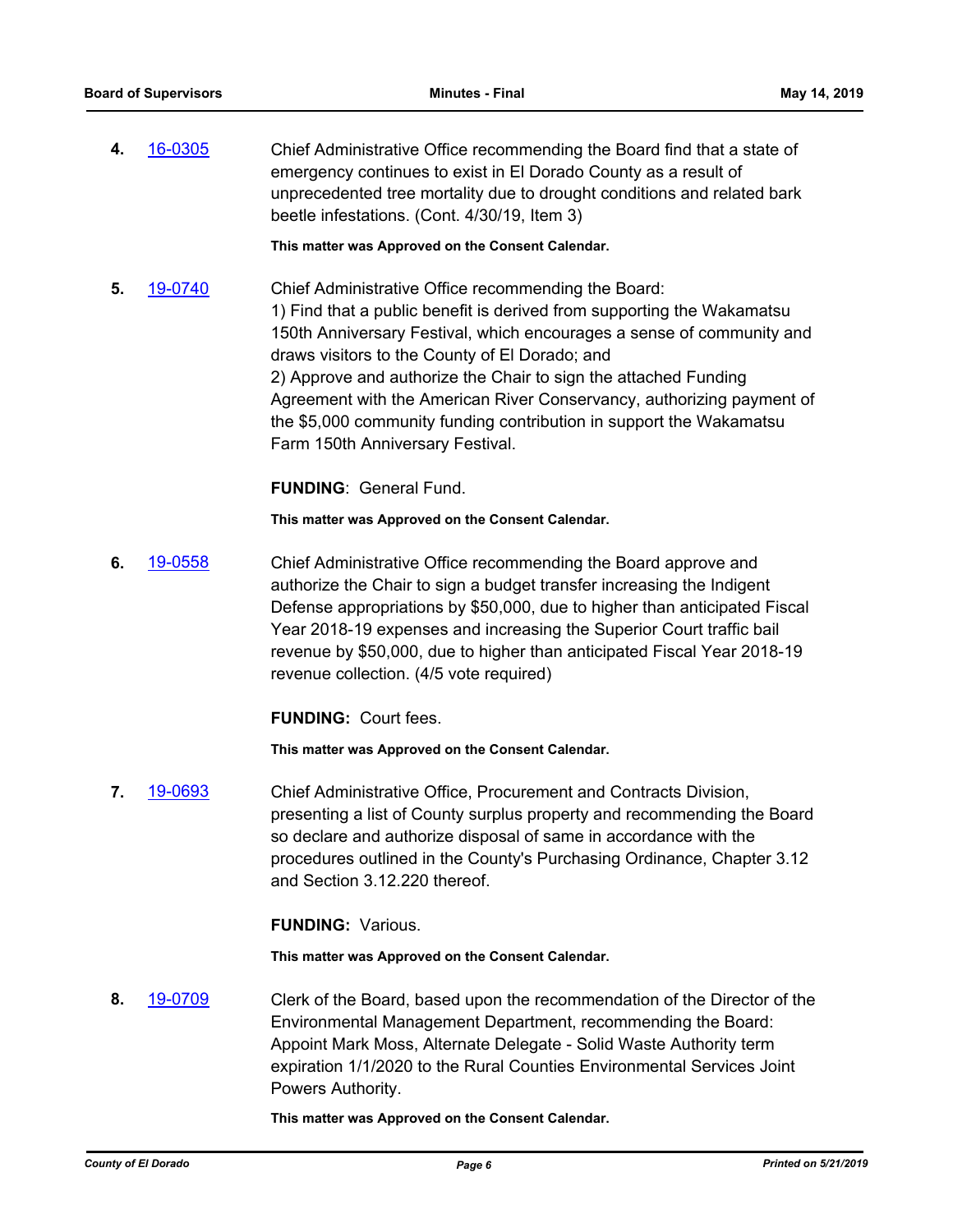| 9. | 19-0735 | Elections Department recommending the Board approve and authorize       |
|----|---------|-------------------------------------------------------------------------|
|    |         | the Chair to sign a budget amendment to transfer \$182,360 from the     |
|    |         | General Fund Appropriation for Contingency to the Elections Department, |
|    |         | to conduct the June 4, 2019 Senate District 1 Special General Election, |
|    |         | due to vacancy. (4/5 vote required)                                     |

**FUNDING:** General Fund, increase to the Election Departments Fiscal Year 2018-19 budget.

**This matter was Approved on the Consent Calendar.**

**10.** [19-0734](http://eldorado.legistar.com/gateway.aspx?m=l&id=/matter.aspx?key=26056) Human Resources recommending the Board adopt and authorize the Chair to sign Resolution **069-2019** to: 1) Delete one (1.0 FTE) vacant Department Analyst I/II allocation from the Chief Administrative Office, Central Fiscal Division; 2) Add one (1.0 FTE) Administrative Analyst I/II allocation in the Chief Administrative Office, Central Fiscal Division; and 3) Change the bargaining unit of the abovementioned 1.0 FTE Administrative Analyst I/II allocation in the Chief Administrative Office, Central Fiscal Division from CO (Confidential) to PL (Local 1).

**FUNDING:** General Fund.

**Resolution 069-2019 was Adopted upon Approval of the Consent Calendar.**

**11.** [19-0655](http://eldorado.legistar.com/gateway.aspx?m=l&id=/matter.aspx?key=25977) Human Resources Department recommending the Board: 1) Approve and adopt the revised department-specific class specification for the Sheriff's Office: Sheriff's Support Services Manager; and 2) Approve and authorize the Chair to sign Resolution **077-2019** adopting the revised salary for the Sheriff's Support Services Manager classification.

**FUNDING:** N/A.

**This matter was Approved and Resolution 077-2019 was Adopted upon Approval of the Consent Calendar.**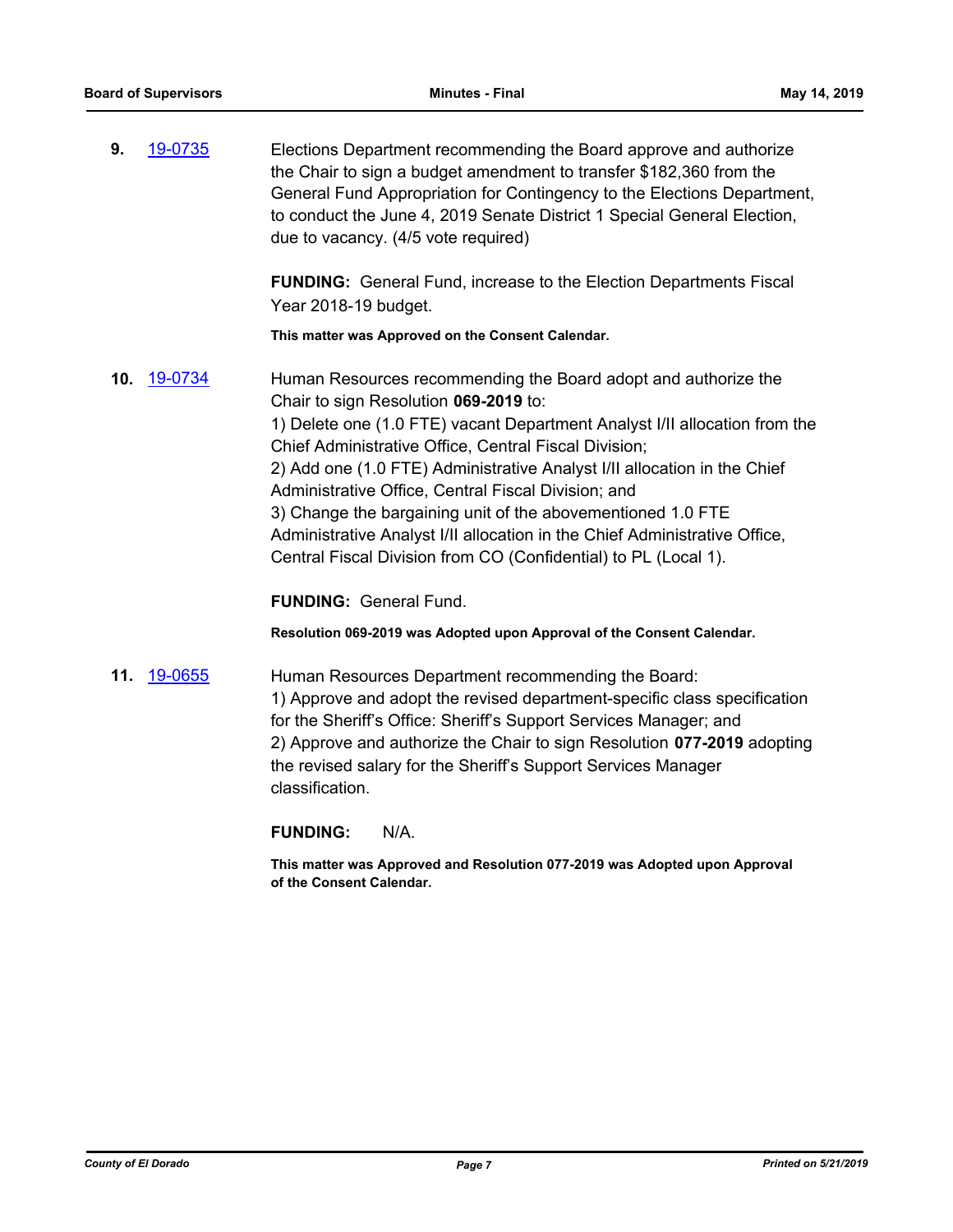- **12.** [19-0490](http://eldorado.legistar.com/gateway.aspx?m=l&id=/matter.aspx?key=25811) Treasurer-Tax Collector recommending the Board approve the continuation of the following perpetual agreements for an estimated total of \$89,006.00 for the Fiscal Year 2019-20 for ongoing maintenance and support for equipment, software licensing and treasury services as follows:
	- 1) Bloomberg Finance LP;
	- 2) Bank of New York Mellon Trust Co;
	- 3) Diebold Inc;
	- 4) Loomis Armored US, LLC;
	- 5) Professional Consultancy International (PCI LLC);
	- 6) SymPro Inc; and
	- 7) Columbia Ultimate Business Systems.

**FUNDING:** General Fund.

**This matter was Approved on the Consent Calendar.**

**13.** [19-0666](http://eldorado.legistar.com/gateway.aspx?m=l&id=/matter.aspx?key=25988) Supervisor Novasel recommending the Board approve and authorize the Chair to sign a Proclamation recognizing June 2019 as Lake Tahoe Basin Wildfire Awareness Month.

**This matter was Approved on the Consent Calendar.**

**14.** [19-0750](http://eldorado.legistar.com/gateway.aspx?m=l&id=/matter.aspx?key=26072) Supervisor Veerkamp recommending the Board: 1) Authorize funding of \$1,700 to the City of Placerville who served as the lead agency working with the Amgen Tour of California as they raced through El Dorado County and Placerville on May 13, 2019; and 2) Direct the Chief Administrative Officer, or designee, to return to the Board with a funding agreement for consideration.

**FUNDING:** Community Funding.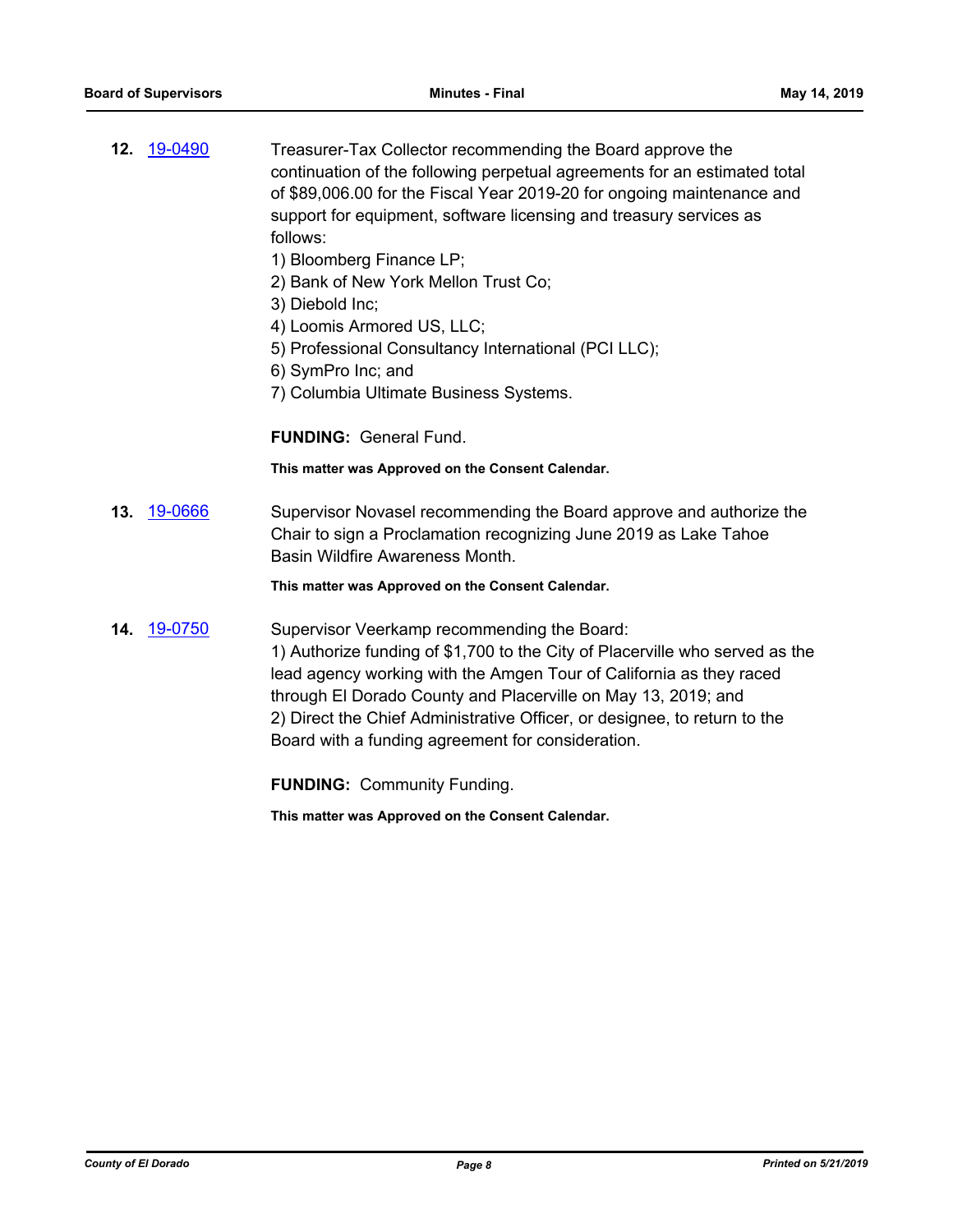## **HEALTH AND HUMAN SERVICES - CONSENT ITEMS**

**15.** [19-0011](http://eldorado.legistar.com/gateway.aspx?m=l&id=/matter.aspx?key=25332) Health and Human Services Agency recommending the Board: 1) Approve and authorize the Chair to sign Agreement for Services 3638 with Stanford Youth Solutions, Inc., for the provision of Prevention Wraparound Services, in the amount of \$1,100,000, for the term effective upon execution through June 30, 2020;

2) Make findings in accordance with County Ordinance 3.13.030 that it is more economical and feasible to contract with Stanford Youth Solutions for services provided under this Agreement 3638 because the County does not have the qualified staff nor the facilities to provide said services; and

3) Authorize the Purchasing Agent, or designee, to execute further documents relating to Agreement for Services 3638, including amendments which do not increase the maximum dollar amount or term of the Agreement, and contingent upon approval by County Counsel and Risk Management

**FUNDING:** Mental Health Services Act, State, and Federal funds. Funding amounts vary based on client eligibility for Medi-Cal.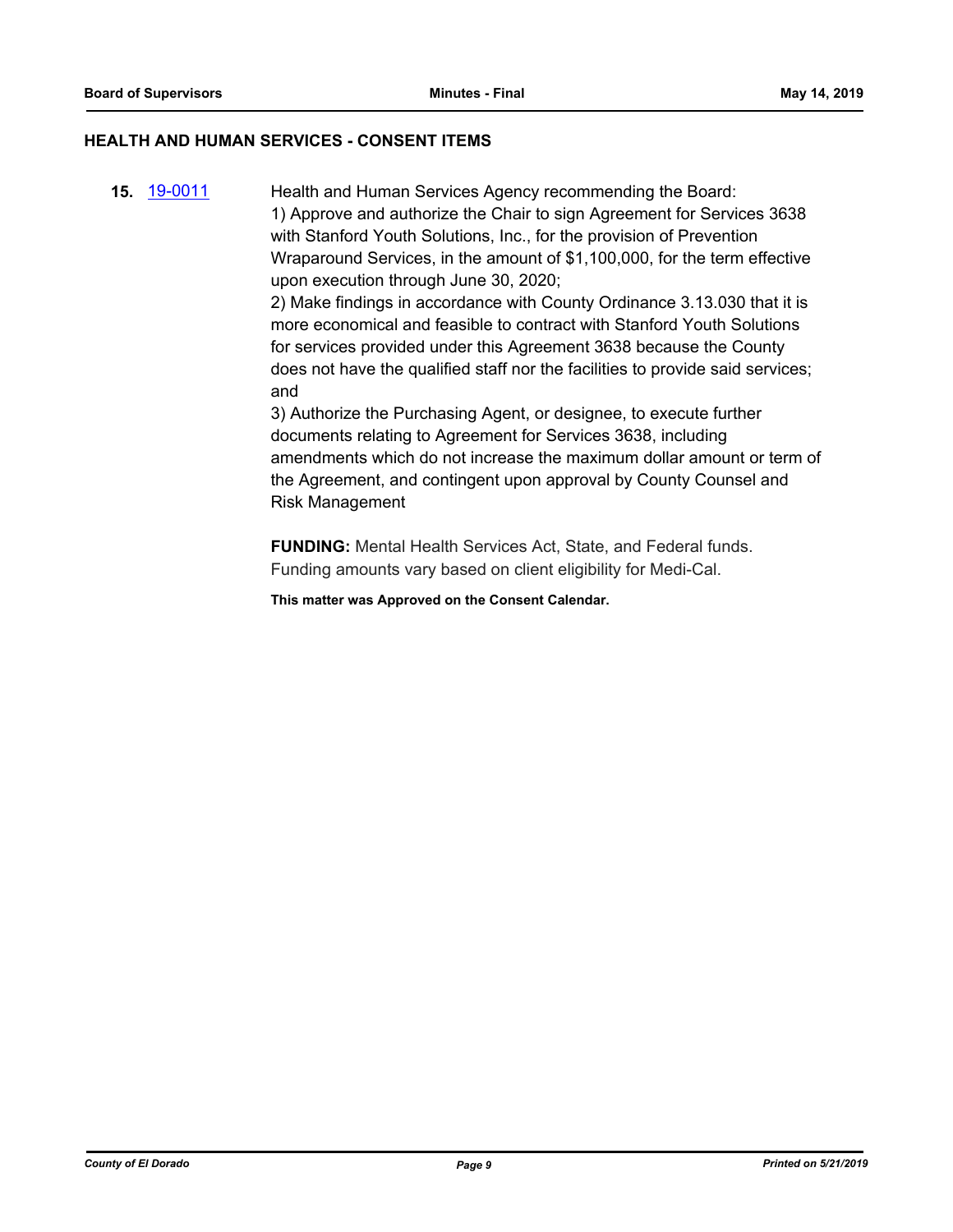**16.** [19-0327](http://eldorado.legistar.com/gateway.aspx?m=l&id=/matter.aspx?key=25648) Health and Human Services Agency recommending the Board approve and authorize the Chair to sign the following Budget Transfer Requests for fiscal year 2018-19 budget (4/5 vote required):

1) A Budget Transfer Request to increase revenue and appropriations in the amount of \$15,000, comprised of Public Health Emergency Preparedness Grant (\$9,100) and City Readiness Initiative Grant (\$5,900) State-approved carry-forward funds for the purchase of computer minor equipment;

2) A Budget Transfer Request increasing Revenue in the Public Housing Authority program by transferring \$90,000 of general fund from the County Medical Services Program participation fee savings to the Public Housing Authority Program;

3) A Budget Transfer Request increasing appropriations in the amount of \$37,000 to Other Governmental Agencies in the Public Guardian program and also drawing down funds from the County Audit Reserve account, which was established for the Targeted Case Management (TCM) program in November 2016. This transfer from the Audit Reserve is to repay the State of California, Department of Health Care Services (DHCS) for a Fiscal Year 2014-15 site visit audit settlement for the TCM program which included the disallowance of 39 client services in the amount of approximately \$37,000;

4) A Budget Transfer request to increase revenue and appropriations in the Social Services Division in the amount of \$800,000 due to increase in costs from recently negotiated County labor agreements and changes to the Governor's adopted budget for Fiscal Year 2018-19. The request is to increase appropriations in salaries, and intra-fund transfers due to recent labor negotiations which increased wages mid-year to a large percent of Social Services staff. Additionally, there is an increase in assistance and client services expenditures due to changes in the current year State budget that coincide with increases in revenue to be claimed by Social Services;

5) A Budget Transfer Request to increase revenue and appropriations by \$916,000 in the Public Health Division, to allow for the transfer of the Fiscal Year 2017-18 Public Health realignment revenue balance to the Public Health Administration Operating Account, thereby allowing for the appropriate transfer out of realignment to Public Health, Animal Services and Environmental Management, additionally funds left unspent in Public Health will be reserved for future use in the South Lake Tahoe building project;

6) A Budget Transfer Request in the amount of \$824,919 for the Social Services Division to increase revenue and appropriations to the Child Poverty and Family Support special revenue fund and to decrease State General Fund to the Social Services operating account. This request is due to a change in the funding for CalWORKS Administrative Programs and to adjust revenue sources as necessary due to an increase in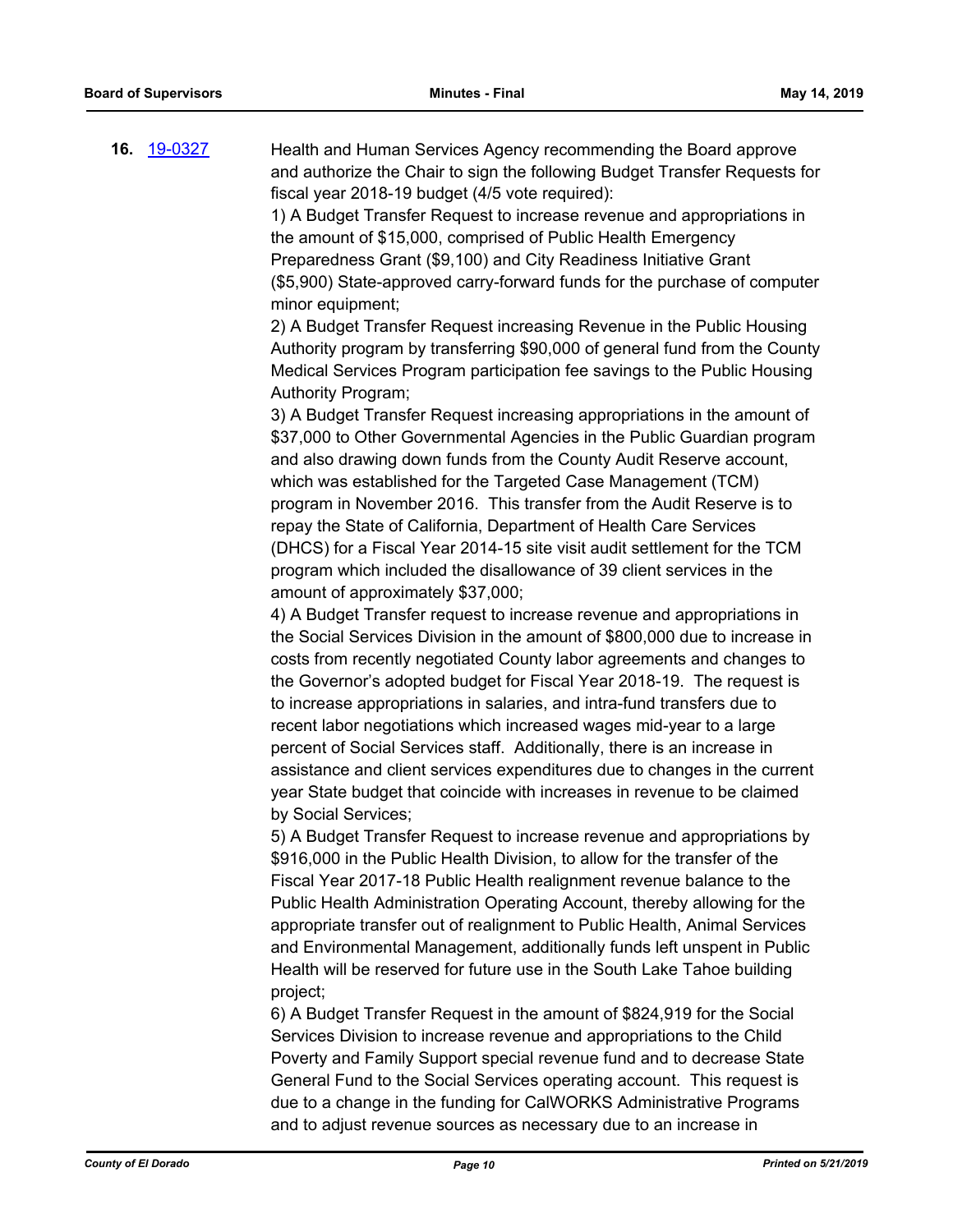#### beginning fund balance; and

7) A Budget Transfer request to increase appropriations in the Public Health Division due to an increase in the California Forensic Medical Group contract approved by the Board of Supervisors in December 2018 in the amount of \$100,000. The request to utilize general fund revenue savings originally appropriated for the County Medical Services Program (CMSP) within Public Health.

**FUNDING:** Public Health Preparedness & City Readiness Grant; County General Fund savings from CMSP; Targeted Case Management Audit Reserves; Social Services Realignment and State Foster Care Funding; Public Health Realignment; Child Poverty and Family Support funding; County General Fund savings from CMSP.

**This matter was Approved on the Consent Calendar.**

**17.** [19-0350](http://eldorado.legistar.com/gateway.aspx?m=l&id=/matter.aspx?key=25671) Health and Human Services Agency recommending the Board: 1) Approve and authorize the Chair to sign Amendment 1 to Agreement for Services 43 (018-S1711) with Tahoe Youth and Family Services, Inc. for the provision of Primary Intervention Project services, extending the term one year for a total term from July 1, 2016 through June 30, 2020, and increasing the maximum obligation by \$88,000 for a new maximum contractual obligation of \$352,000;

> 2) Make findings in accordance with County Ordinance 3.13.030 that it is more economical and feasible to contract with Tahoe Youth and Family Services, Inc. for services provided under this Agreement 43 (018-S1711) because the County does not possess the staff with the necessary skills and qualifications to perform the work; and

> 3) Authorize the Purchasing Agent, or designee, to execute further documents relating to Agreement for Services 43 (018-S1711), including amendments which do not increase the maximum dollar amount or term of the Agreement, and contingent upon approval by County Counsel and Risk Management.

**FUNDING:** 100% State Funding - Mental Health Services Act.

**This matter was Approved on the Consent Calendar.**

**18.** [19-0471](http://eldorado.legistar.com/gateway.aspx?m=l&id=/matter.aspx?key=25792) Health and Human Services Agency, recommending the Board adopt and authorize the Chair to sign a Proclamation recognizing May 2019 as "Resource Family Appreciation Month" in the County of El Dorado.

## **FUNDING:** N/A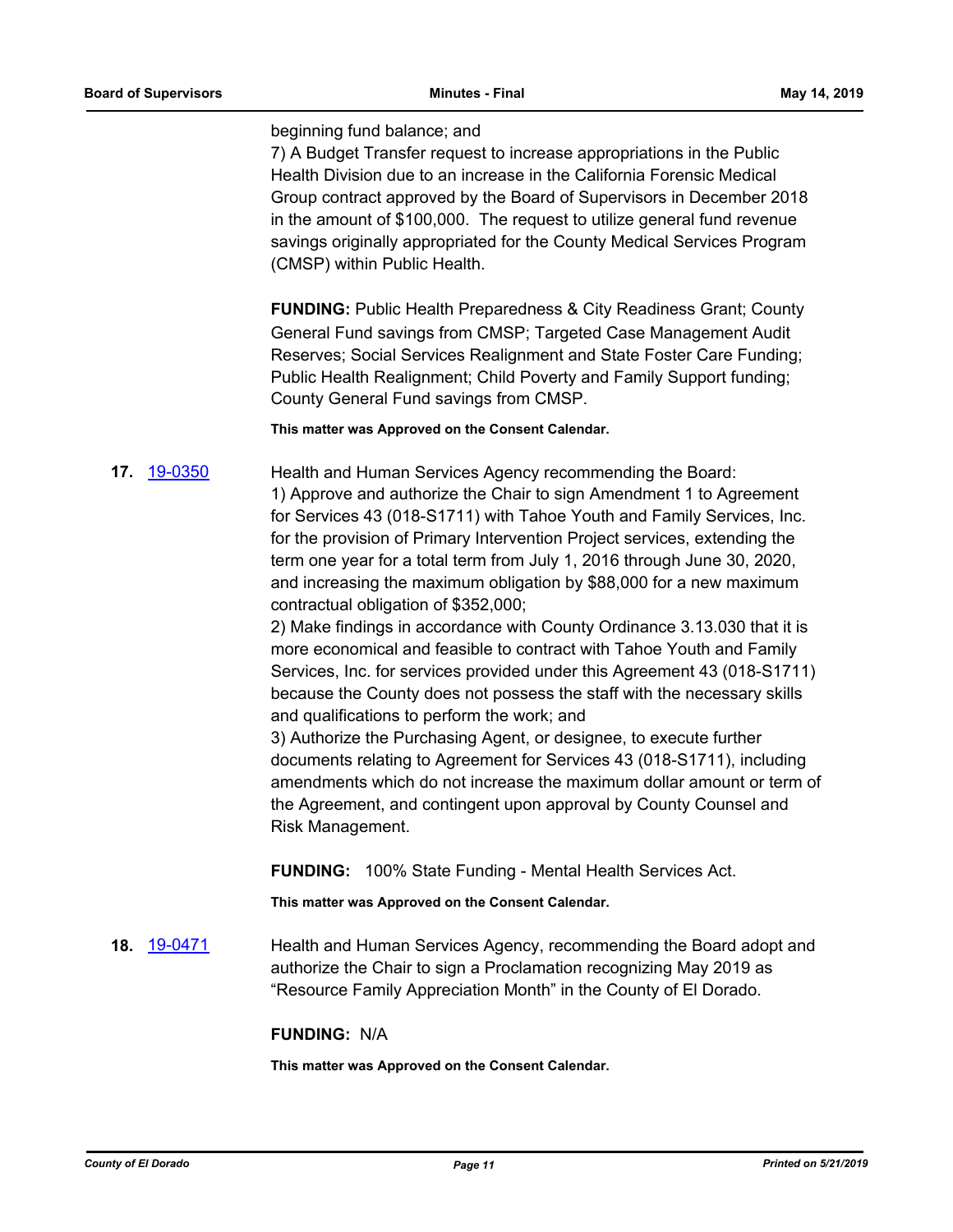**19.** [19-0531](http://eldorado.legistar.com/gateway.aspx?m=l&id=/matter.aspx?key=25852) Health and Human Services Agency recommending the Board: 1) Adopt and authorize the Chair to sign Resolution **065-2019** delegating authority to the Health and Human Services Agency Director, on behalf of the County, to accept funding and execute all necessary documents required to secure and maintain Revenue Agreements from funding sources or granting agencies, as specified on Attachment A to the Resolution, that will be included in the Proposed Fiscal Year 2019-20 Budget, or as previously approved individually by the Board, in order to provide needed revenue for the operation of Health and Human Services Agency programs, and contingent upon approval by County Counsel and Risk Management, as applicable;

> 2) Delegate authority to the Health and Human Services Agency Director to execute, on behalf of the County, additional documents related to those funding/revenue agreements, grants and allocations, that do not increase net County cost, and any amendments thereto, and contingent upon approval by County Counsel and Risk Management, as applicable; and 3) Approve and authorize the Health and Human Services Agency Director, Assistant Director of Administration and Finance, or Chief Fiscal Officer to execute any required fiscal and programmatic reports for said funding agreements and allocations.

**FUNDING:** Federal, State, Local, and City Funding sources.

**This matter was Approved and Resolution 065-2019 was Adopted upon Approval of the Consent Calendar.**

**20.** [19-0697](http://eldorado.legistar.com/gateway.aspx?m=l&id=/matter.aspx?key=26019) Health and Human Services Agency recommending the Board adopt and authorize the Chair to sign a Proclamation recognizing May 2019 as "Skin Cancer Awareness Month" in the County of El Dorado.

**FUNDING:** N/A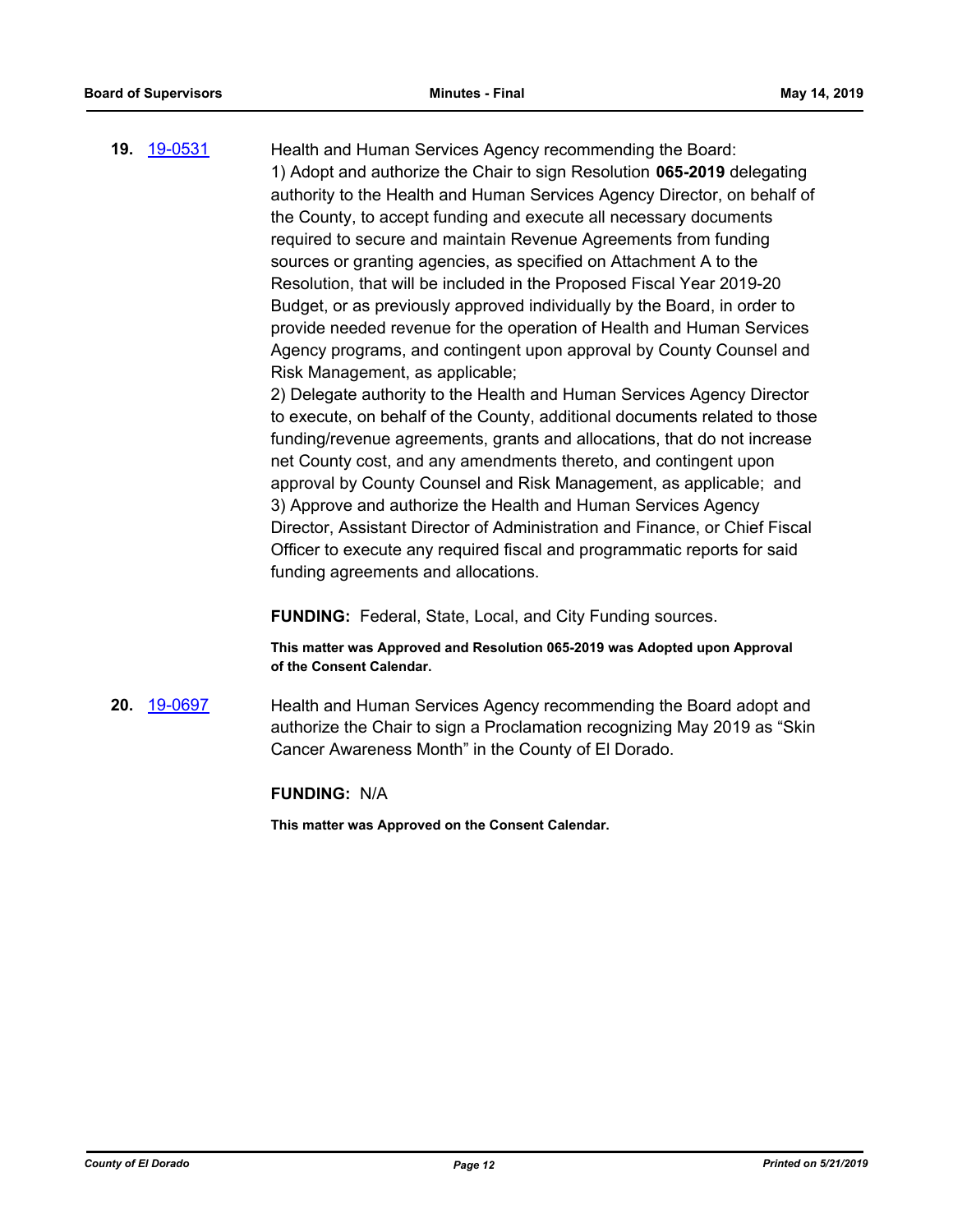#### **LAND USE AND DEVELOPMENT - CONSENT ITEMS**

**21.** [19-0233](http://eldorado.legistar.com/gateway.aspx?m=l&id=/matter.aspx?key=25554) Department of Transportation recommending the Board: 1) Make findings in accordance with Section 3.13.030 of the County Ordinance that it is more economical and feasible to engage an independent contractor for environmental compliance and permitting services; and 2) Approve and authorize the Chair to sign Second Amendment to Agreement for Services 450-S1611/2717 with Sycamore Environmental

Consultants, Inc., to extend the performance period an additional three years for a total of six years, to provide environmental compliance and permitting services for the Green Valley Road at Mound Springs Creek - Bridge Replacement Project, CIP 77136/36105015, and Green Valley Road at Indian Creek - Bridge Replacement Project, CIP 77127/36105014, with no change to the not-to-exceed amount, the fee schedule, or the scope of the agreement.

**FUNDING:** Highway Bridge Program (71%), Regional Surface Transportation Program Exchange/Match Funds - Caltrans (<1%) and EDCTC (17%), Road Fund (<1%), and Traffic Impact Mitigation Fees - Zones 1-7 (11%). (Federal and Local Funds)

**This matter was Approved on the Consent Calendar.**

**22.** [19-0342](http://eldorado.legistar.com/gateway.aspx?m=l&id=/matter.aspx?key=25663) Department of Transportation recommending the Board: 1) Make findings in accordance with Section 3.13.030 of the County Ordinance that it is more economical and feasible to engage an independent contractor for environmental reviews and structural engineering support services; and 2) Approve and authorize the Chair to sign First Amendment to Agreement for Services 238-S1611/451 with CH2M Hill, Inc., to extend the performance period an additional two years for a total of five years, to provide environmental reviews and structural engineering support services for the Mount Murphy Road at South Fork American River - Bridge Replacement Project, CIP 77129/36105029, with no change to the not-to-exceed amount, the fee schedule, or the scope of the agreement.

**FUNDING:** Highway Bridge Program (100%). (Federal Funds)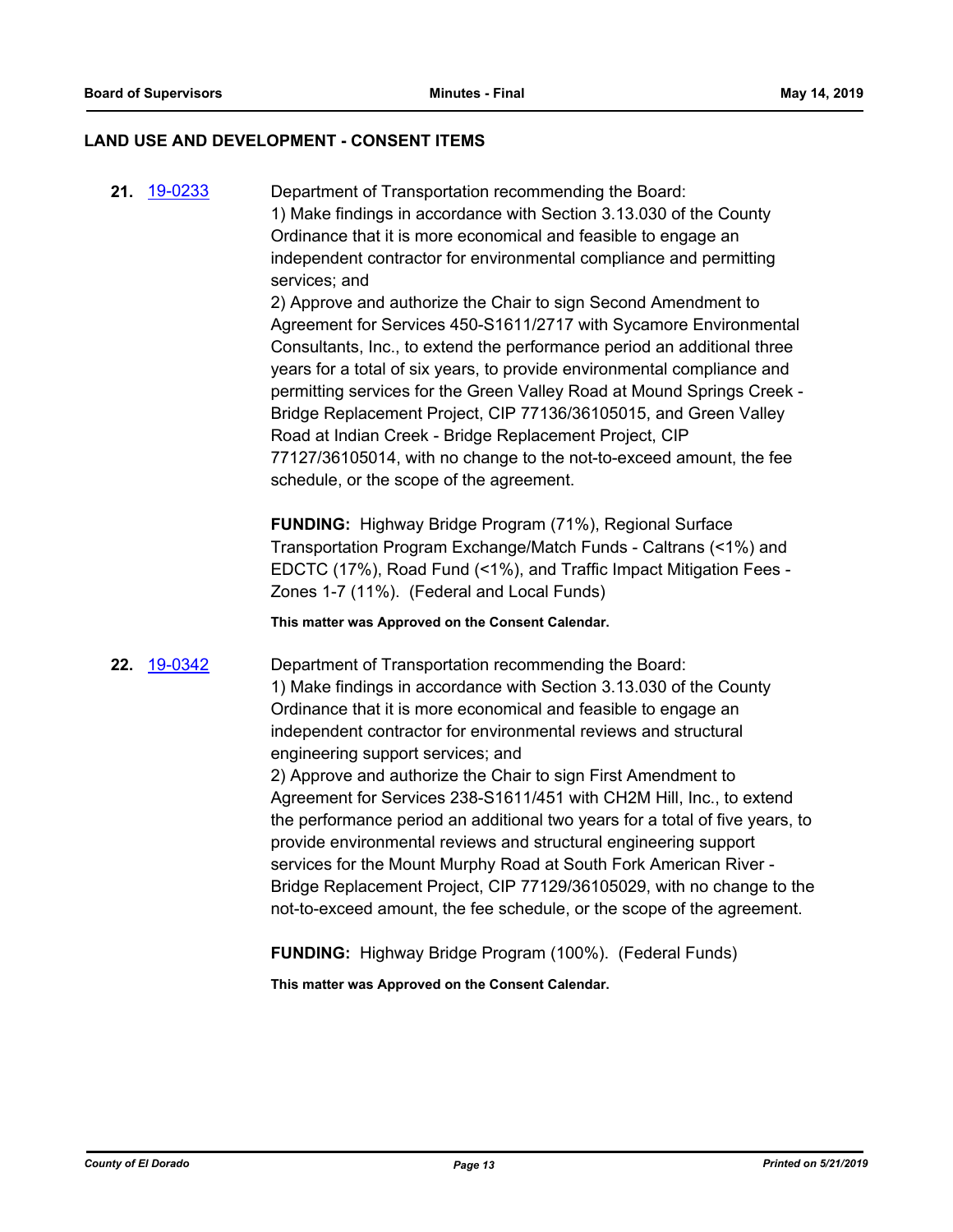**23.** [19-0481](http://eldorado.legistar.com/gateway.aspx?m=l&id=/matter.aspx?key=25802) Department of Transportation recommending the Board: 1) Adopt and authorize the Chair to sign Resolution **066-2019** to accept one of the offers which are part of Irrevocable Offer of Dedication (IOD) from Nikolay and Susanne M. Demidoff, also shown of record as Nikolay Demidoff and Susanne Marie Demidoff, Trustees, or their successor in trust, under the Demidoff Revocable Trust dated November 27, 2007, for road right of way, and authorize the Chair to sign the Certificate of Acceptance pertaining to the property identified as Assessor's Parcel Number 048-471-28 in Camino; and 2) Adopt and authorize the Chair to sign Resolution **067-2019** to accept the facilities and right of way of Pondorado Road in Camino, resulting from acceptance of the IOD, into the County's Maintained Mileage System. **FUNDING:** There is no funding associated with adopting these Resolutions. **This matter was Approved and Resolutions 066-2019 and 067-2019 were Adopted upon Approval of the Consent Calendar. 24.** [19-0507](http://eldorado.legistar.com/gateway.aspx?m=l&id=/matter.aspx?key=25828) Department of Transportation recommending the Board take the following actions pertaining to the Greenstone Road at Slate Creek Bridge Replacement Project, Contract 3605, CIP 77137/36105019: 1) Award the Construction Contract to Robert A Bothman Construction., who was the lowest responsive, responsible bidder; 2) Approve and authorize the Chair to sign the Construction Contract, subject to review and approval by County Counsel and Risk Management; and 3) Authorize the Director of Transportation to sign an Escrow Agreement, if requested by the Contractor and in accordance with Public Contract Code Section 22300, for the purpose of holding Contract retention funds. **FUNDING**: Highway Bridge Program (99%), RSTP Exchange Funds (<1%), Road Fund (<1%). (Federal Funds) **This matter was Approved on the Consent Calendar. 25.** [19-0683](http://eldorado.legistar.com/gateway.aspx?m=l&id=/matter.aspx?key=26005) Department of Transportation recommending the Board authorize the Chair to sign the Credit and Reimbursement Agreement for the Construction of Saratoga Way (Station 9+82 to Station 39+23) between the County and Elliott Homes, Inc. (AGMT 18-54896). **FUNDING:** Traffic Impact Mitigation Fees. **This matter was Approved on the Consent Calendar.**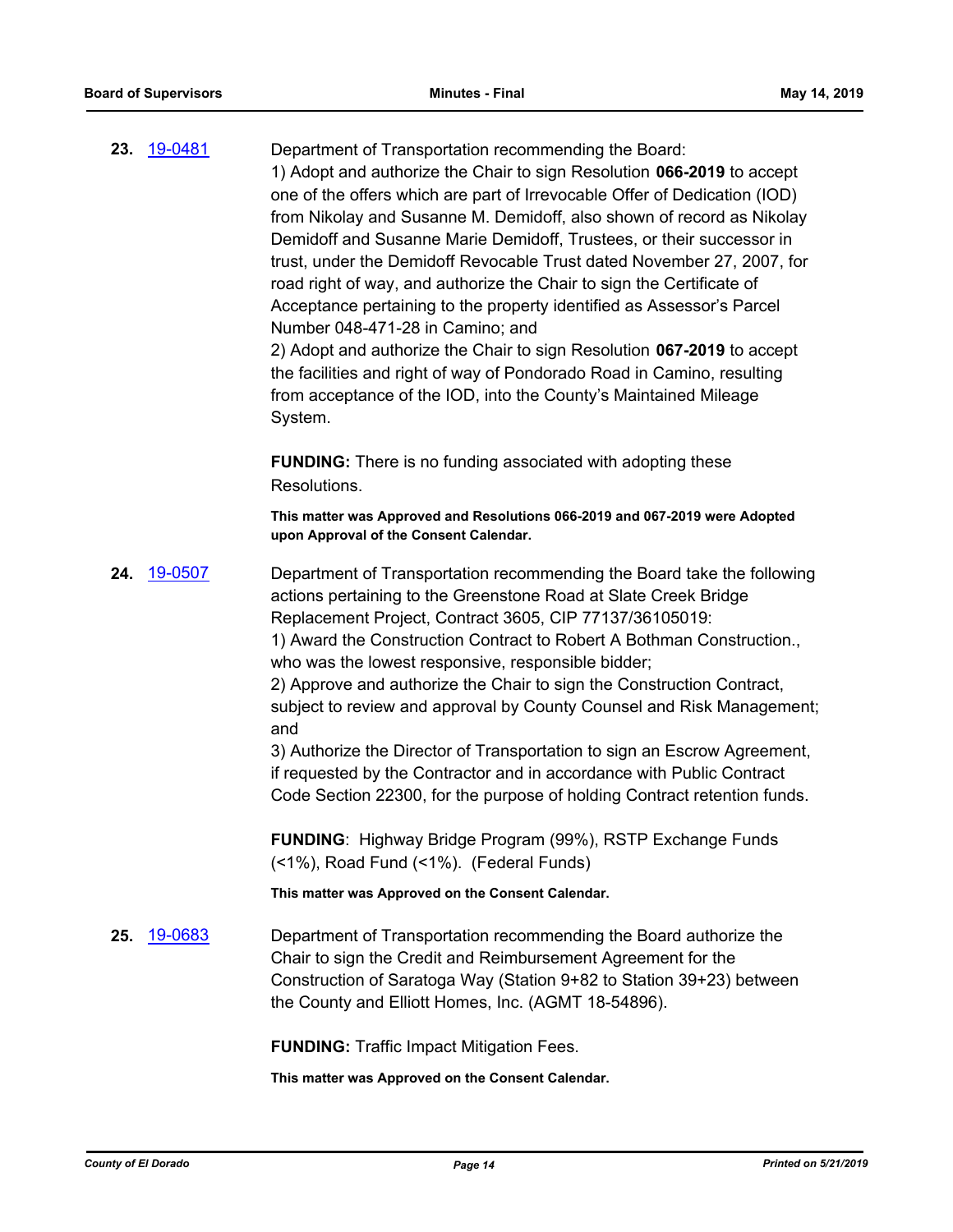**26.** [19-0485](http://eldorado.legistar.com/gateway.aspx?m=l&id=/matter.aspx?key=25806) Environmental Management Department recommending the Board approve and authorize the Chair to sign Amendment 1 to Agreement for Services 2874 with Stratus Environmental, Inc. for the provision of landfill gas compliance monitoring and reporting services in order to extend the term three additional years through May 21, 2022, increase the total amount of the Agreement by \$135,000 for a new not-to-exceed amount of \$177,755, include a new annual cost estimate to cover the extended term, and include other minor administrative changes as necessary, with no change to the scope of work.

> **FUNDING:** County Service Area No. 10 - Solid Waste funds. (Non-General Fund)

**This matter was Approved on the Consent Calendar.**

**27.** [19-0713](http://eldorado.legistar.com/gateway.aspx?m=l&id=/matter.aspx?key=26035) Planning and Building Department, Planning Services Division-Current Planning submitting for approval Final Map for Serrano Village J6 Unit 3 Final Map (TM-F18-0009), creating 71 residential lots, ranging in size from 0.117 to 0.320 acres, and five lettered lots, on property identified by Assessor's Parcel Number 123-570-07, located on the south side of Bass Lake Road approximately 1500 feet east of the intersection with Bridlewood Drive, in the El Dorado Hills area and recommending the Board:

1) Approve the Final Map (TM-F18-0009) for Serrano Village J6 Unit 3; 2) Approve and authorize the Chair to sign the Agreement to Make Subdivision Improvements (Attachment B);

3) Approve and authorize the Chair to sign the Agreement on Conditions for Acceptance of Drainage Easements for Serrano Village J6 Unit 3 (Attachment D); and

4) Approve and authorize the Chair to sign the Agreement on Conditions for Acceptance of Roads for Serrano Village J Unit 3 (Attachment E). (Supervisorial District 1)

**FUNDING:** N/A (Developer Funded Subdivision Improvements)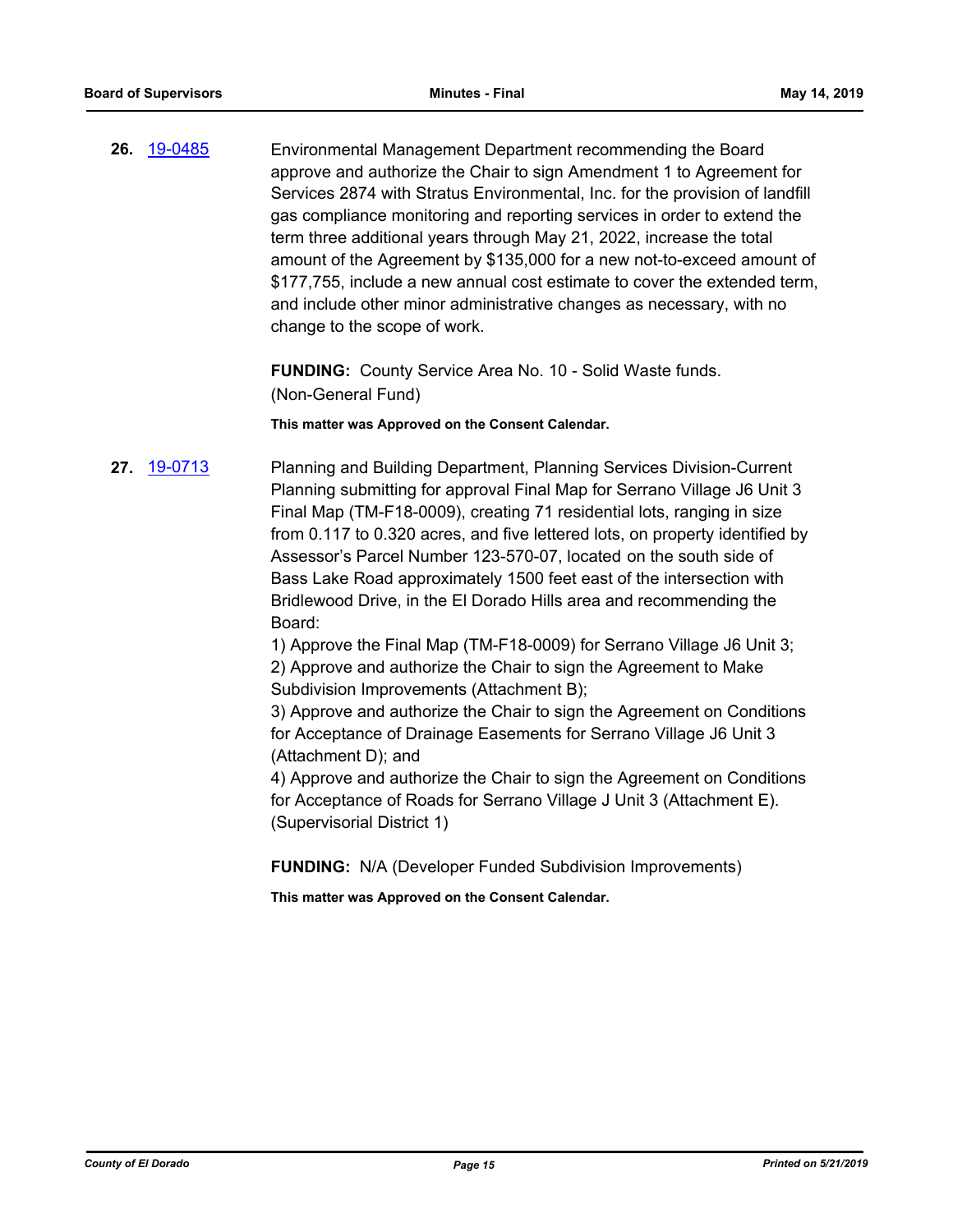#### **LAW AND JUSTICE - CONSENT ITEMS**

**28.** [19-0649](http://eldorado.legistar.com/gateway.aspx?m=l&id=/matter.aspx?key=25971) Probation Department recommending the Board: 1) Approve and authorize the Chair to sign Amendment I to Agreement for Services 3073 with SCRAM of California to increase the amount of the contract by \$115,000 for a total not to exceed amount of \$315,000 for the term of June 19, 2018 through December 31, 2019; and 2) Authorize the Purchasing Agent, or designee, to execute further documents relating to Agreement for Services 3073, including amendments which do not increase the maximum dollar amount or term of the Agreement, and contingent upon approval by County Counsel and Risk Management.

**FUNDING:** Public Safety Realignment (AB 109).

**This matter was Approved on the Consent Calendar.**

**29.** [19-0704](http://eldorado.legistar.com/gateway.aspx?m=l&id=/matter.aspx?key=26026) Sheriff's Office recommending the Board approve and authorize the Chair to sign the perpetual Agreement for Services 3819 with BMI Imaging Systems, Inc., beginning on May 14, 2019, for a first year payment of \$18,700 for the conversion of historical investigation index cards, and an annual fee of \$1,000 for hosted storage thereafter.

**FUNDING:** General Fund.

**This matter was Approved on the Consent Calendar.**

**30.** [19-0718](http://eldorado.legistar.com/gateway.aspx?m=l&id=/matter.aspx?key=26040) Sheriff's Office recommending the Board: 1) Waive formal bid requirements for the purchase of a TriVan 5th wheel style mobile command trailer and services and materials to customize a Sheriff's Office provided Ford F-550 in accordance with County Ordinance 3.12.160 Section B; and

> 2) Authorize the Purchasing Agent to issue a Purchase Order for the purchase of the mobile command trailer and services and materials to customize a Ford F-550 Truck provided by the Sheriff's Office in the total estimated amount of \$391,864.56 plus applicable taxes and fees to TriVan Truck Body LLC.

**FUNDING:** Rural Counties Special Revenue Fund.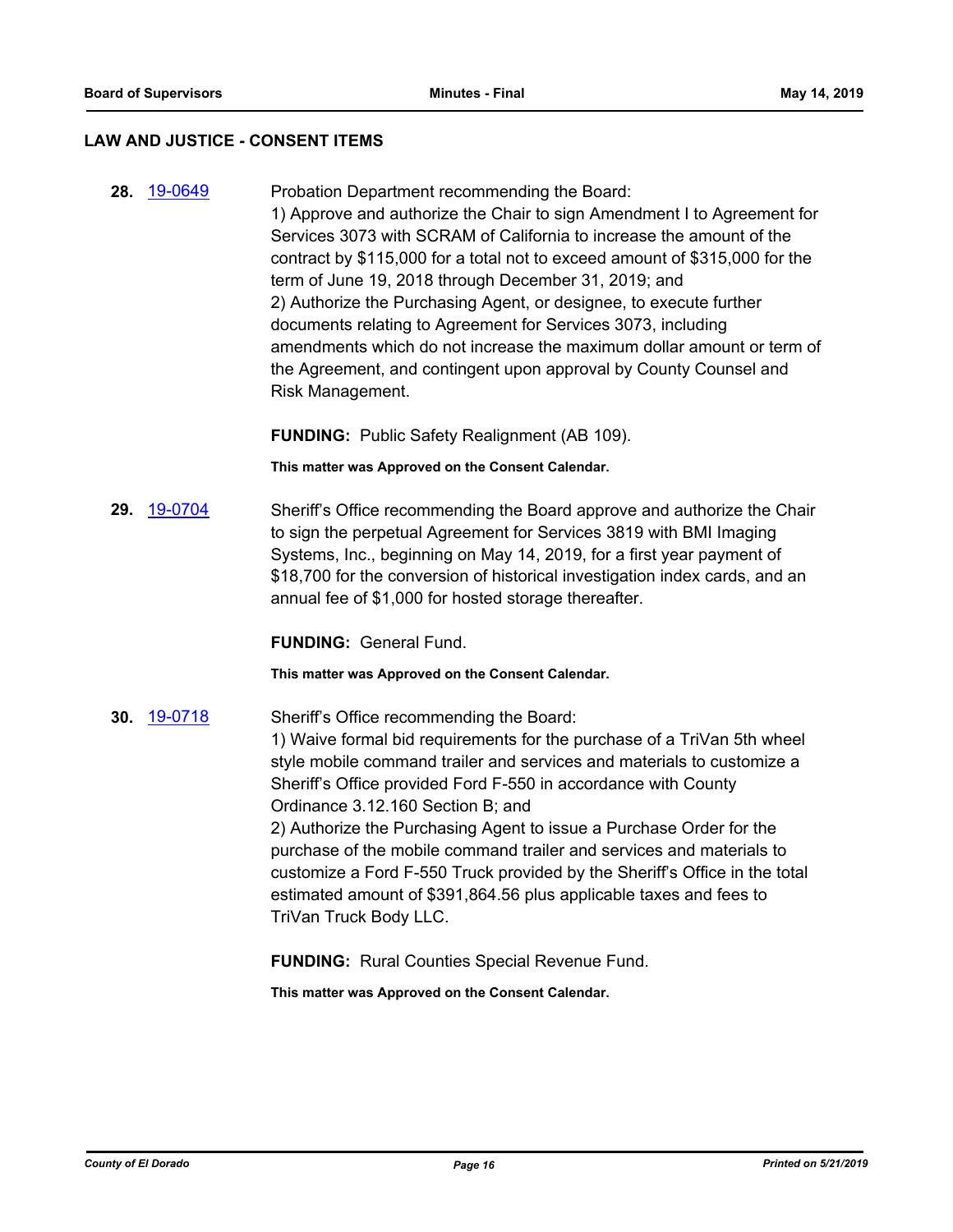**31.** [19-0721](http://eldorado.legistar.com/gateway.aspx?m=l&id=/matter.aspx?key=26043) Sheriff's Office recommending the Board approve and authorize the Chair to sign Resolution **070-2019** adopting language pursuant to Harbors and Navigation Code Section 663.7(3) relative to the use of 100% of the annual Boat Taxes in conjunction with the 2019-2020 Boating Safety and Enforcement Financial Aid Contract with the California Department of Parks and Recreation Division of Boating and Waterways for the Sheriff's Office annual Boating Safety and Enforcement Program.

> **FUNDING:** County Boat Taxes and Boating and Waterways Financial Aid Contract.

**Resolution 070-2019 was Adopted upon Approval of the Consent Calendar.**

## **END CONSENT CALENDAR**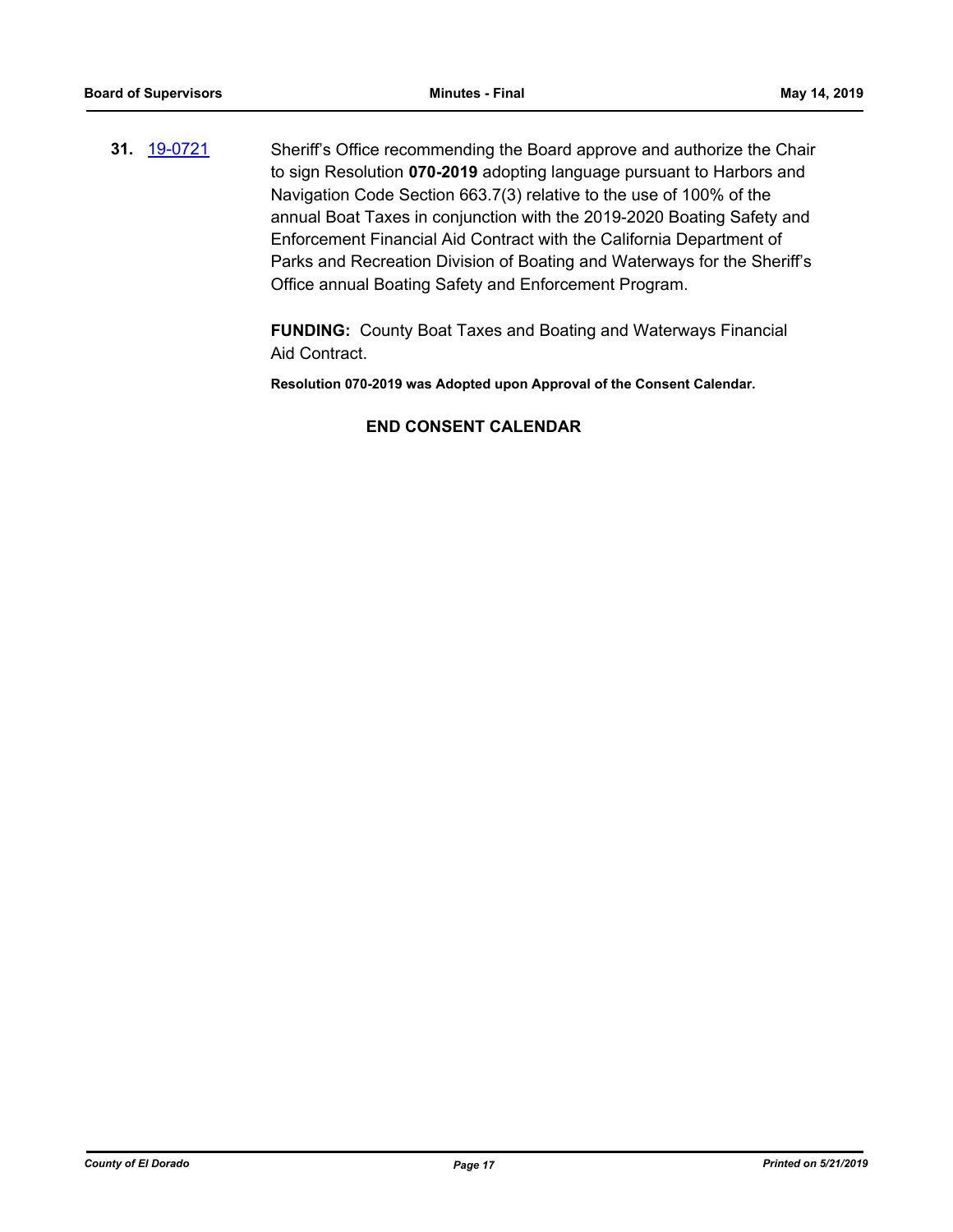#### **DEPARTMENT MATTERS (Items in this category may be called at anytime)**

**32.** [19-0702](http://eldorado.legistar.com/gateway.aspx?m=l&id=/matter.aspx?key=26024) District Attorney recommending the Board adopt and authorize the Chair to sign Resolution **073-2019** amending the current Authorized Personnel Allocation Resolution for the District Attorney to:

- 1) Delete 1.0 vacant full-time equivalent Program Manager;
- 2) Add 1.0 full-time equivalent Victim/Witness Program Coordinator;
- 3) Delete 1.0 vacant limited-term Victim/Witness Program Coordinator;
- 4) Add 1.0 limited-term Victim/Witness Program Specialist;
- 5) Add 1.0 full-time equivalent Administrative Analyst I/II; and
- 6) Add 1.0 full-time equivalent Crime Analyst. (Est. Time: 10 Min.)

**FUNDING:** General Fund and California Governor's Office of Emergency Services Victims of Crime Act Fund.

**A motion was made by Supervisor Hidahl, seconded by Supervisor Veerkamp to Adopt Resolution 073-2019.**

- **Yes:** 5 Veerkamp, Frentzen, Novasel, Hidahl and Parlin
- **33.** [19-0600](http://eldorado.legistar.com/gateway.aspx?m=l&id=/matter.aspx?key=25921) Planning and Building Department, Planning Services Division, Long Range Planning, recommending the Board:

1) Adopt and authorize the Chair to sign Resolution of Intention **068-2019** to amend the County General Plan by updating the Public Health, Safety, and Noise Element to be completed by 2021 as required by State law; and

2) Direct staff to take steps necessary to prepare, in a manner consistent with applicable law, codes and regulations, a Public Health, Safety, and Noise Element Update. (Est. Time: 10 Min.)

**FUNDING:** General Fund.

**A motion was made by Supervisor Veerkamp, seconded by Supervisor Hidahl to Approve this matter and Adopt Resolution 068-2019.**

**Yes:** 5 - Veerkamp, Frentzen, Novasel, Hidahl and Parlin

## **10:00 A.M. - TIME ALLOCATION**

**34.** [19-0762](http://eldorado.legistar.com/gateway.aspx?m=l&id=/matter.aspx?key=26084) Code Enforcement Ad Hoc Committee recommending the Board provide policy direction on how the Planning and Building Department staff should complete code enforcement cases that have been open for long periods of time. (Est. Time: 1 Hr.)

*Public Comment: T. Kayes, K. Payne, M. Lane, W. Thompson, S. Taylor*

**The Board gave direction to staff to return to the Board in June of 2019 with a draft compliance letter for consideration.**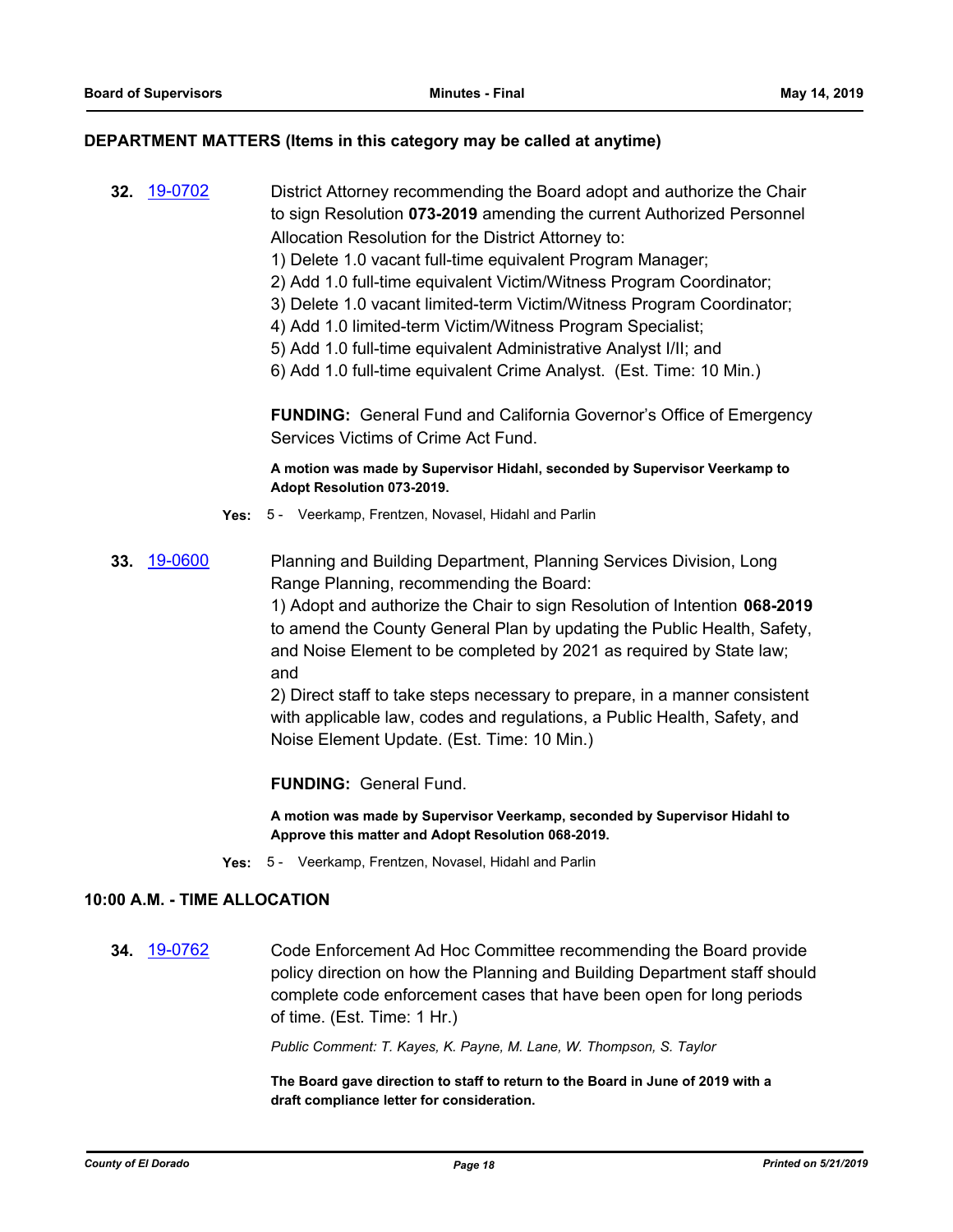#### **11:00 A.M. - TIME ALLOCATION**

**35.** [19-0723](http://eldorado.legistar.com/gateway.aspx?m=l&id=/matter.aspx?key=26045) HEARING - The Board is asked to consider a request from the Garden Valley Fire Protection District ("District") to adopt and authorize the Chair to sign Resolution **075-2019** revising development impact mitigation fees for the District. (Est. Time: 5 Min.)

*Public Comment: M. Lane, W. Thompson*

**Supervisor Novasel opened the public hearing and upon conclusion of public comment closed the public hearing. A motion was made by Supervisor Veerkamp, seconded by Supervisor Hidahl to Adopt Resolution 075-2019.**

- **Yes:** 5 Veerkamp, Frentzen, Novasel, Hidahl and Parlin
- **36.** [19-0724](http://eldorado.legistar.com/gateway.aspx?m=l&id=/matter.aspx?key=26046) HEARING The Board is asked to consider a request from the Mosquito Fire Protection District ("District") to adopt and authorize the Chair to sign Resolution **074-2018** revising development impact mitigation fees for the District. (Est. Time: 5 Min.)

**Supervisor Novasel opened the public hearing and upon conclusion of public comment closed the public hearing. A motion was made by Supervisor Veerkamp, seconded by Supervisor Hidahl to Adopt Resolution 074-2019.**

- **Yes:** 5 Veerkamp, Frentzen, Novasel, Hidahl and Parlin
- **37.** [19-0498](http://eldorado.legistar.com/gateway.aspx?m=l&id=/matter.aspx?key=25819) Health and Human Services Agency recommending the Board hear an update by National Alliance on Mental Illness. (Est. Time: 10 Min.) (Cont. 4/30/19, Item 3)

#### **FUNDING:** N/A

**The Board heard an update by the National Alliance on Mental Illness.**

**38.** [19-0705](http://eldorado.legistar.com/gateway.aspx?m=l&id=/matter.aspx?key=26027) Supervisor Veerkamp recommending the Board adopt a proclamation declaring May 18, 2019 as "Live On, Drive On! - Donate Life Day". (Est. Time: 10 Min.)

> **Supervisor Veerkamp read the Proclamation. A motion was made by Supervisor Veerkamp, seconded by Supervisor Frentzen to Approve this matter.**

**Yes:** 5 - Veerkamp, Frentzen, Novasel, Hidahl and Parlin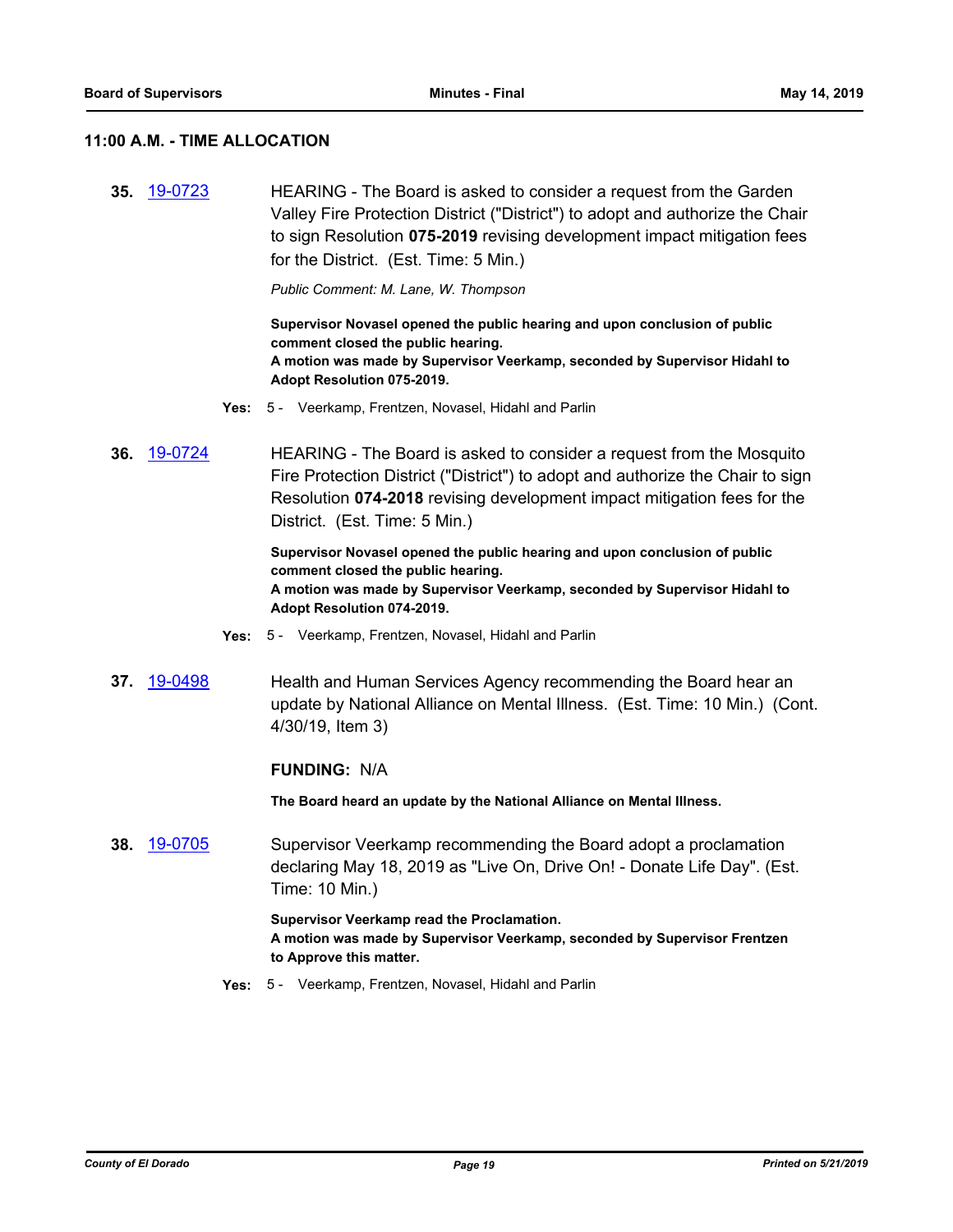#### **11:30 A.M. - TIME ALLOCATION**

**39.** [19-0664](http://eldorado.legistar.com/gateway.aspx?m=l&id=/matter.aspx?key=25986) Chief Administrative Office recommending the Board provide direction to the Human Resources Director relative to the compensation paid to the Sheriff and the District Attorney. (Est. Time: 30 Min.)

**FUNDING:** General Fund.

**A motion was made by Supervisor Frentzen, seconded by Supervisor Veerkamp to adjust the salaries for all elected positions every four years prior to filings and use the same compensation philosophy that is used for the rest of the County employees related to median salaries with comparative counties.**

**No vote was taken on this motion.**

**A motion was made by Supervisor Parlin, seconded by Supervisor Novasel to direct staff to:**

**1) Return to the Board with a revised Salary & Benefits Resolution within the next 60 days that clearly identifies their philosophy in regards to compensation for the Sheriff and District Attorney;**

**2) Revise the Salary & Benefits Resolution to include language confirming the District Attorney and Sheriff shall be compensated equally. Staff will adjust the District Attorney's salary immediately in order to address the compaction issues and the inconsistency in relation to the Sheriff's salary; and**

**3) Make no changes to the Sheriff's compensation at this time, and evaluate the compensation paid to the Sheriff based on the counties used for comparison purposes to be effective at the beginning of the next term.**

- **Yes:** 2 Novasel and Parlin
- **Noes:** 3 Veerkamp, Frentzen and Hidahl

**A motion was made by Supervisor Veerkamp, seconded by Supervisor Hidahl to:**

**1) Increase the compensation of the Sheriff by a one time 2.5% adjustment; 2) Direct staff to return to the Board with a revised Salary & Benefits Resolution to include language confirming the District Attorney and Sheriff shall be compensated equally; and**

**3) Direct staff to adjust the District Attorney's and Sheriff's salary immediately in order to address the compaction issues.**

- **Yes:** 3 Veerkamp, Novasel and Hidahl
- **Noes:** 2 Frentzen and Parlin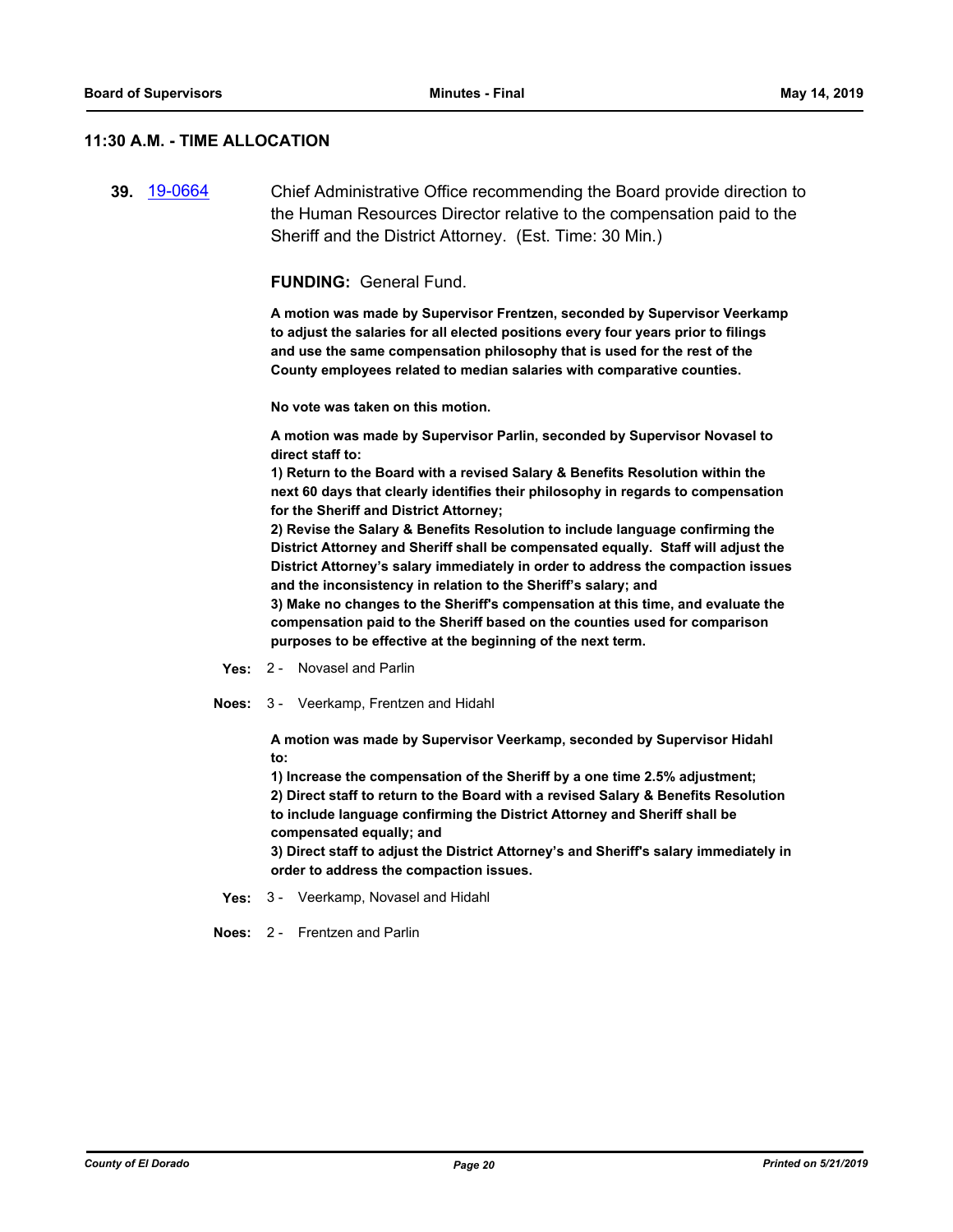#### **1:30 P.M. - TIME ALLOCATION**

**40.** [19-0665](http://eldorado.legistar.com/gateway.aspx?m=l&id=/matter.aspx?key=25987) HEARING - To consider the adoption of Resolution **072-2019** for the 2019 Traffic Impact Mitigation Fee Schedule Annual Update*.* (Est. Time: 30 Min.)

**FUNDING:** Traffic Impact Mitigation Fee Program.

*Public Comment: K. Payne, J. Harn, S. Taylor*

**Supervisor Novasel opened the public hearing and upon conclusion of public comment closed the public hearing. A motion was made by Supervisor Veerkamp, seconded by Supervisor Novasel to Adopt Resolution 072-2019.**

**Yes:** 4 - Veerkamp, Frentzen, Novasel and Hidahl

**Noes:** 1 - Parlin

#### **2:00 P.M. - TIME ALLOCATION**

**41.** [19-0660](http://eldorado.legistar.com/gateway.aspx?m=l&id=/matter.aspx?key=25982) Department of Transportation recommending the Board: 1) Receive and file a presentation on Department findings, provide

direction on funding possibilities, and if necessary, revenue generating options; and

2) Direct Long Range Planning staff to immediately move forward with updating land use projections in order to facilitate the major update to the TIM Fee Program. The updated land projections will also be used for the five year review of the General Plan. (Est. Time: 2 Hr.)

*Public Comment: M. Holmer, K. Payne, T. Kayes, S. Taylor, D. Manning*

**A motion was made by Supervisor Hidahl, seconded by Supervisor Veerkamp to direct staff to move forward with a major update to the TIM Fee Program.**

- **Yes:** 4 Veerkamp, Novasel, Hidahl and Parlin
- **Noes:** 1 Frentzen

**A motion was made by Supervisor Hidahl, seconded by Supervisor Novasel to direct staff to move forward with pursuing a sales tax initiative.**

- **Yes:** 4 Veerkamp, Novasel, Hidahl and Parlin
- **Noes:** 1 Frentzen

**A motion was made by Supervisor Hidahl, seconded by Supervisor Veerkamp to direct staff to move forward with pursuing an increase to County Service Area (CSA) 3 assessment and other similar forms of assessments County wide.**

**Yes:** 5 - Veerkamp, Frentzen, Novasel, Hidahl and Parlin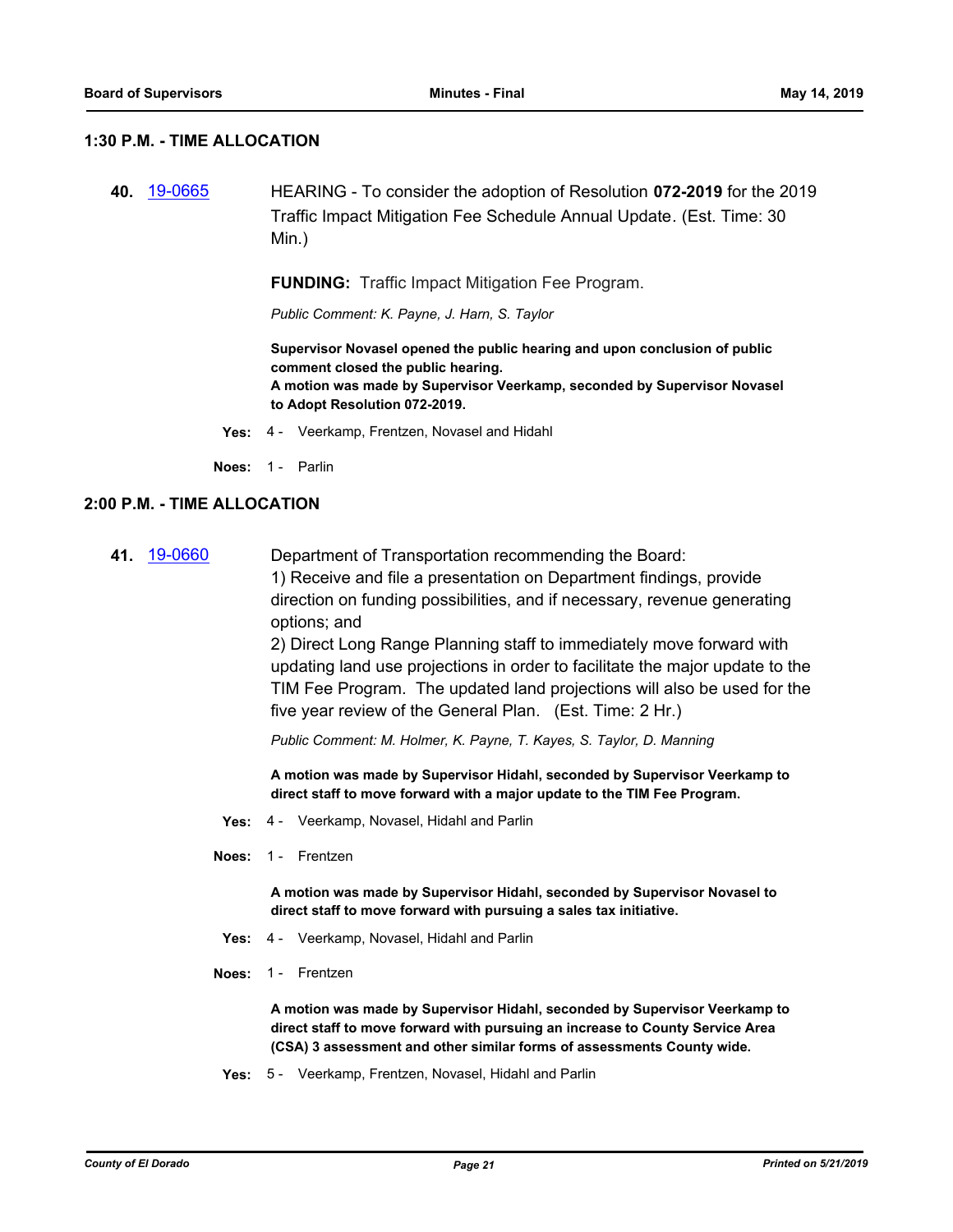| 19-0660 | Department of Transportation recommending the Board:                                                                                                       |
|---------|------------------------------------------------------------------------------------------------------------------------------------------------------------|
|         | 1) Receive and file a presentation on Department findings, provide                                                                                         |
|         | direction on funding possibilities, and if necessary, revenue generating                                                                                   |
|         | options; and                                                                                                                                               |
|         | 2) Direct Long Range Planning staff to immediately move forward with                                                                                       |
|         | updating land use projections in order to facilitate the major update to the                                                                               |
|         | TIM Fee Program. The updated land projections will also be used for the                                                                                    |
|         | five year review of the General Plan. (Est. Time: 2 Hr.)                                                                                                   |
|         | A motion was made by Supervisor Hidahl, seconded by Supervisor Veerkamp to<br>direct staff to return with a detailed scope of work for Shakori maintenance |

**facility and move this facility to a capital project not a road fund project.**

**Yes:** 5 - Veerkamp, Frentzen, Novasel, Hidahl and Parlin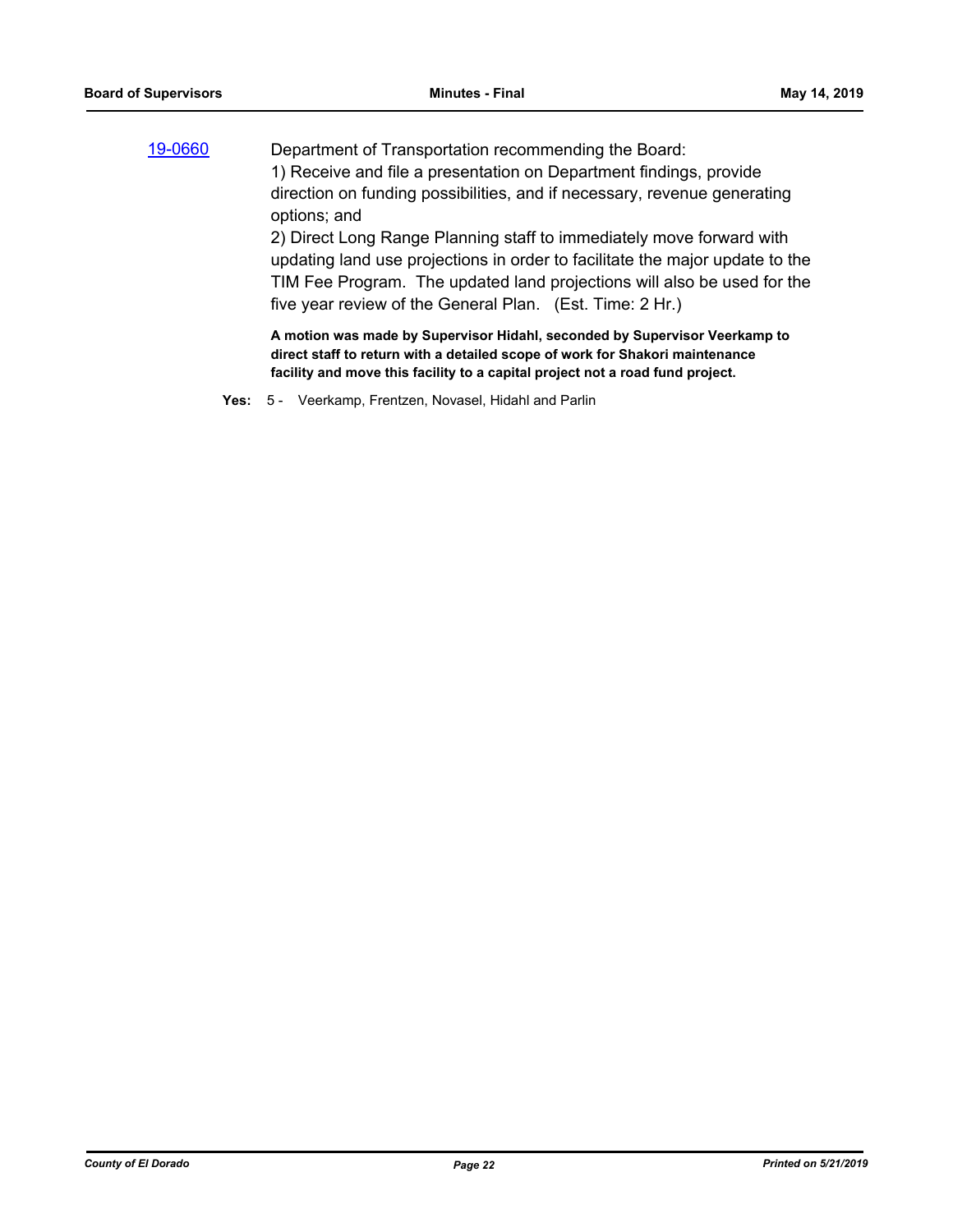#### **ITEMS TO/FROM SUPERVISORS**

**Supervisor Parlin reported on the following: Camino Safety Project meeting. Water Agency meeting. Cameron Park Community Services District. Transportation meeting. El Dorado County Fire Protection. Northside school. Coloma/Lotus Fire Safe Council. Farm Day at the Fair Grounds. Garden Valley Fire District. SOFAR meeting. Rescue Fire Board meeting. Veterans Affairs meeting. Historical Society meeting in Rescue. Tax Payers meeting. AMGEN bike tour. Supervisor Veerkamp reported on the following: Special Board meeting of the Water Agency. Capitol to Capitol conference in Washington D.C. & Sacramento Area Council of Governments tour. Autonomous buses. Vegetation Management meeting. Supervisor Frentzen reported on the following: Water Agency meeting. Transportation and Transit meeting. CalFire Community meeting. Capitol to Capitol conference in Washington D.C. Supervisor Hidahl reported on the following: Juvenile Hall luncheon. Capitol to Capitol conference in Washington D.C. Veterans Affairs Commission. Community and Economic Development Advisory Committee meeting. Pollock Pines/Camino Rotary. Tax Payers meeting. Planning and Building staff meeting. Supervisor Novasel reported on the following: Lake Tahoe Community Wildfire and Evacuation meeting. Meyers projects. Capitol to Capitol conference in Washington D.C. AMGEN bike tour. Forest Health Policy discussion.**

#### **CAO UPDATE**

**Don Ashton, Chief Administrative Officer, reported on the following: Chief Administrative Officers meeting to discuss fire safety in rural counties.**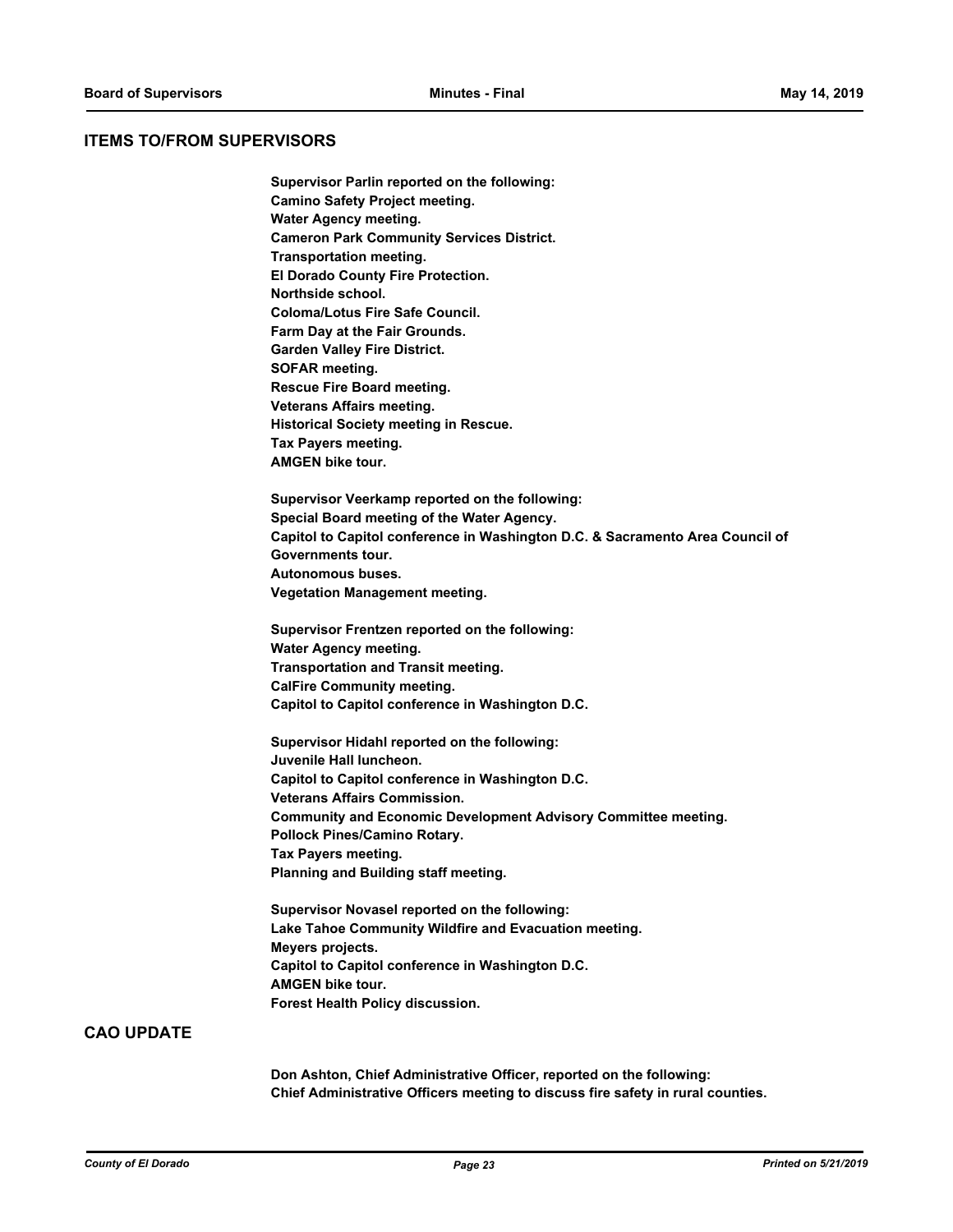## **ADJOURNED AT 4:41 P.M.**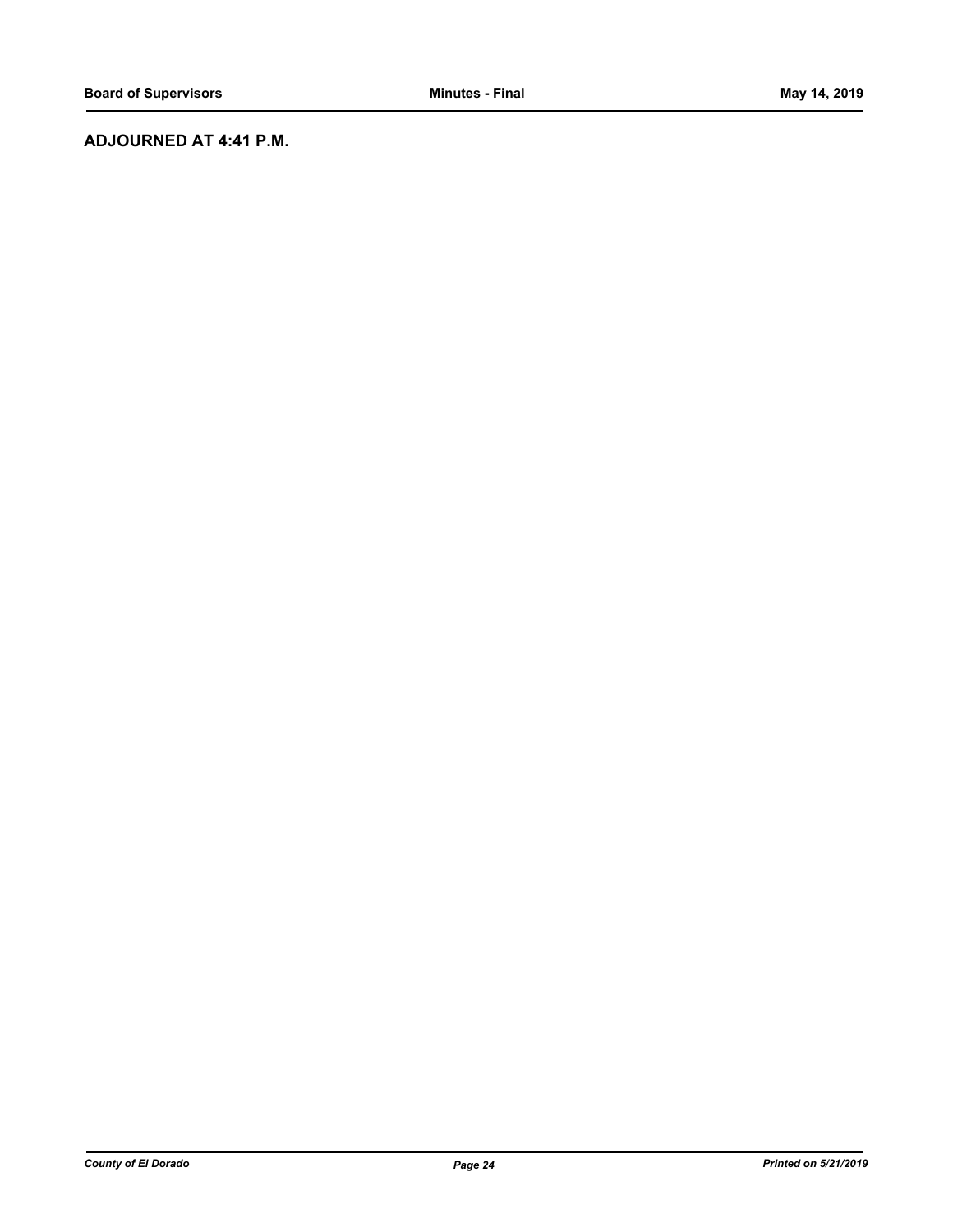## **CLOSED SESSION**

- **42.** [19-0717](http://eldorado.legistar.com/gateway.aspx?m=l&id=/matter.aspx?key=26039) **Pursuant to Government Code Section 54957- Public Employment.** Title: County Counsel Recruitment. (Est. Time: 15 Min.) **No Action Reported. All five Supervisors participated.**
- **43.** [19-0514](http://eldorado.legistar.com/gateway.aspx?m=l&id=/matter.aspx?key=25835) **Pursuant to Government Code Section 54957 Public Employee Performance Evaluation.** Title: Chief Administrative Officer. (Est. Time: 20 Min.)

**No Action Reported. All five Supervisors participated.**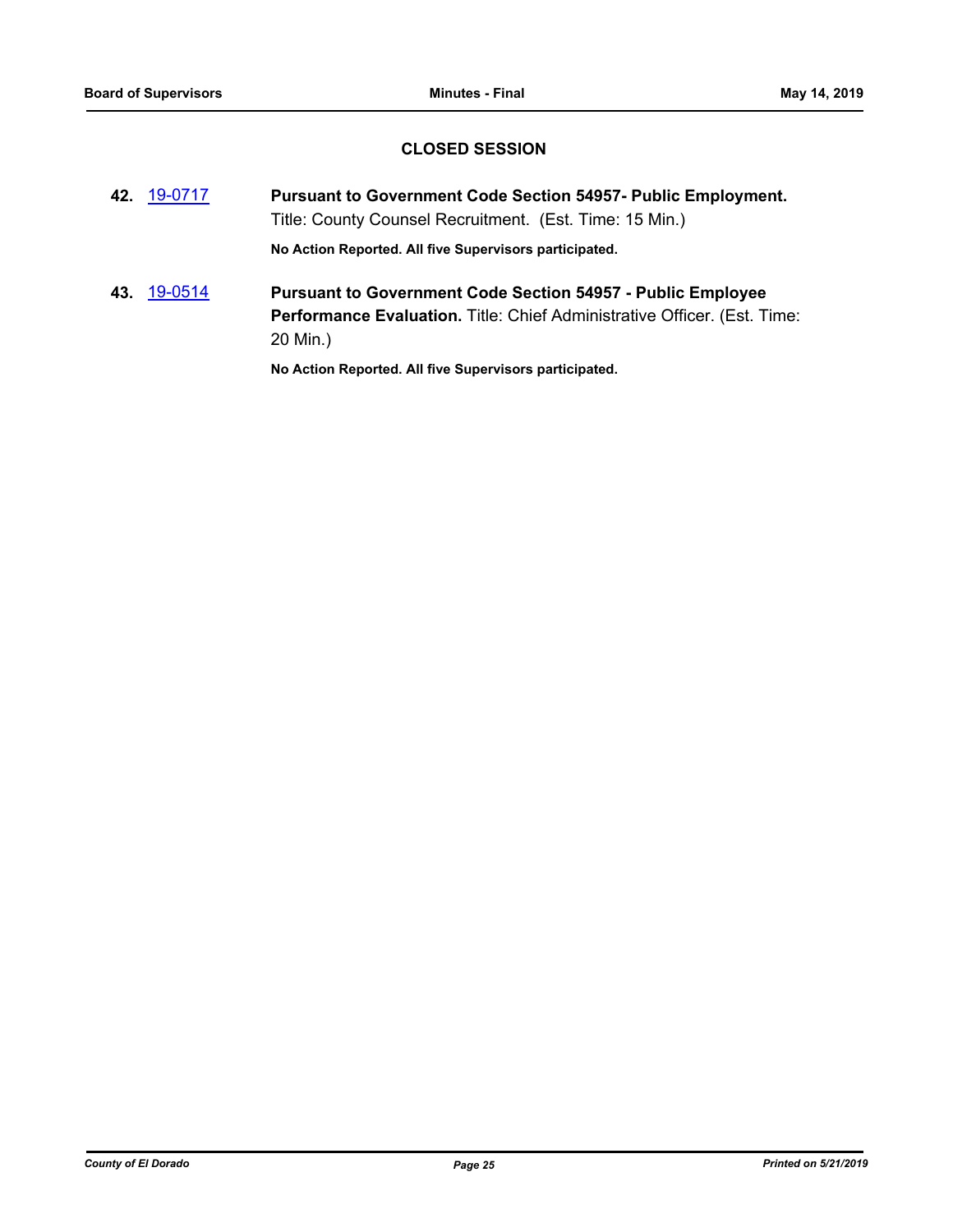On August 19, 2003, the Board adopted the following protocol: It is a requirement that all speakers, County staff and the public, when approaching the podium to make a visual presentation to the Board of Supervisors, must provide the Clerk with the appropriate number of hard copies of the presentation for Board members and the audience.